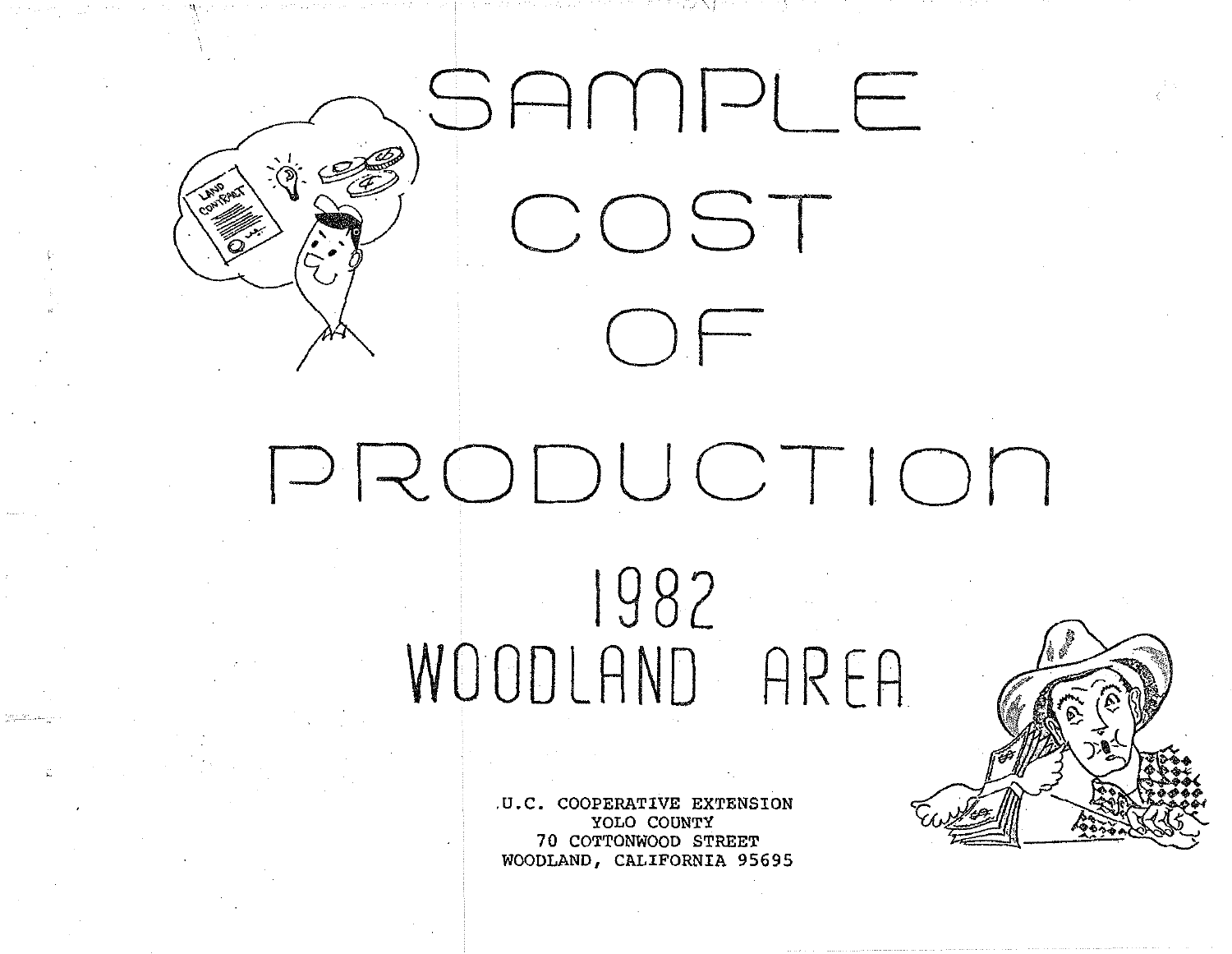## ACKNOWLEDGEMENTS

This Sample Cost of Production Study, Woodland Area - 1982, is developed in consultation with a group of Yolo County farmer cooperators. Their advice and counsel on crops to be considered, acreages, equipment needs and usage, and production practices formed the foundation upon which the enterprise study was based. We are grateful to each of them for volunteering their time and knowledge for making the study as practical as possible.

We also wish to thank the many people from industries (equipment, chemical, energy, financial, etc.) for their help with equipment, money, and material costs. Special thanks is due u,c. Extension Economist Kent Olson for his help with principles of enterprise studies and in proofing this publication.

> Gene Miyao - Carl Schoner - Tom Kearney Farm Advisors - Yolo County

> > Prepared by University of California Cooperative Extension Yolo County, California April, 1982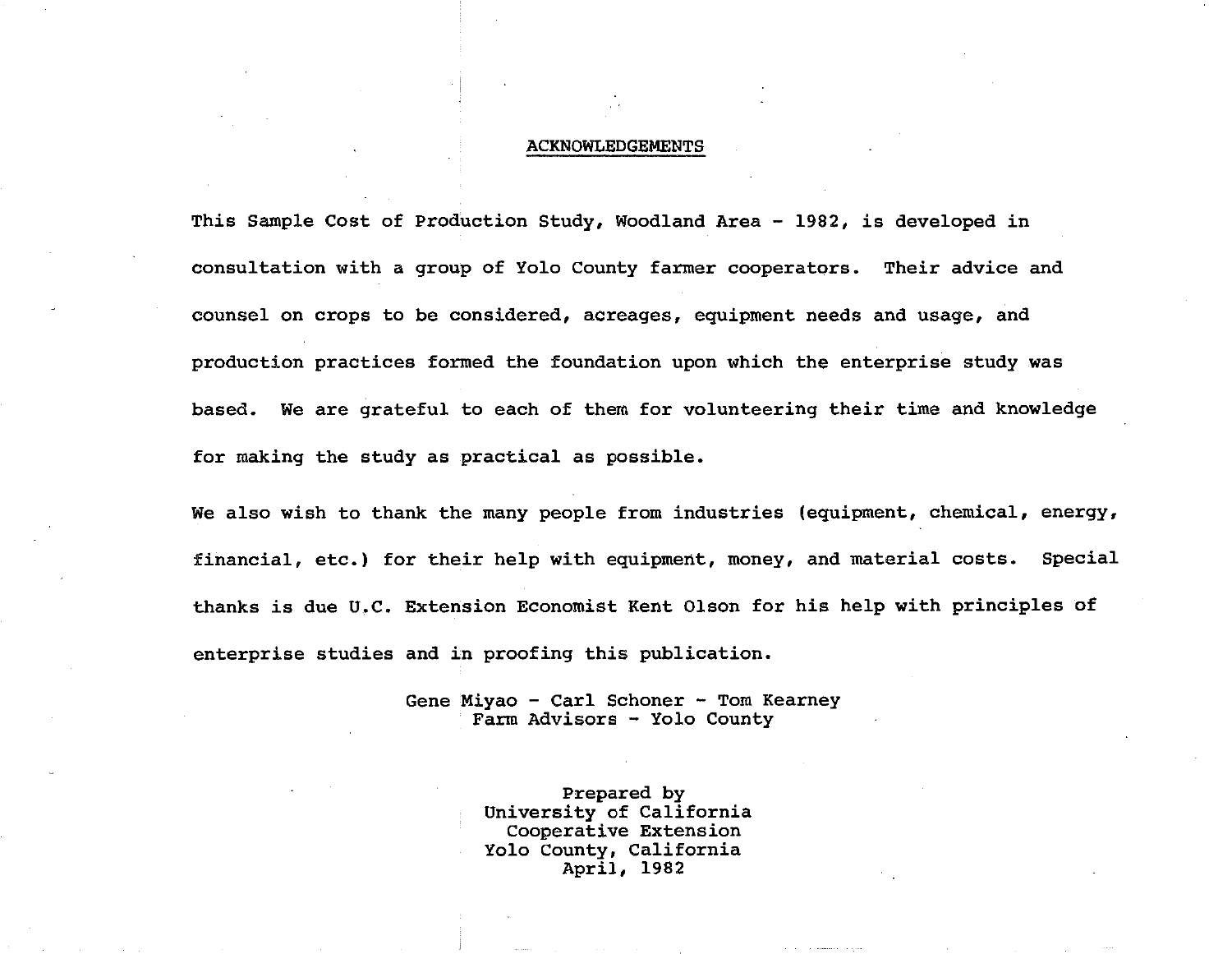## INTRODUCTION

This 1982 cost study provides information on estimated costs of growing crops of major importance in Yolo County. Five field and vegetable crops commonly grown in the Woodland area were chosen for study. For purposes of the study, a hypothetical farming operation was developed based on the minimum acreage of each crop that might be considered an efficient unit, for that crop, as part of the total enterprise.

> Hypothetical Farming Enterprise Crops Acres

| Alfalfa     | 400   |
|-------------|-------|
| Corni       | 600   |
| Sugar Beets | 300   |
| Tomatoes    | 700   |
| Wheat       | 900   |
|             |       |
| Total       | 2,900 |

The study is aimed at answering questions on production costs and potential returns using local production practices. Figures given represent estimates, not actual costs. Actual costs will vary from farm to farm because of differences in soil, size of operation, equipment used, crop rotations, wage rates, water costs, etc. Growers axe urged to use their own data in arriving at true costs for their own farming operations.

## EQUIPMENT:

Tractors and implements used in this farming operation are listed on page 24. cash and non-cash costs. Equipment costs are divided into

Cash costs include: Fuel and oil, repairs, insurance and taxes. Non-cash costs include: Depreciation and interest on investment in equipment.

The equipment table includes: Original cost, hours of operation, cash, non-cash and total hourly charges for tractors and implements. Generally speaking, the more hours a piece of equipment is used, the lower will be its cost per hour of operation. Some farming operations {i.e. alfalfa harvesting) are· done on a custom basis at prevailing custom rates in the Woodland area. A few pieces of rental equipment are utilized in the operation.

## COUNTY EQUIPMENT TAX:

The tax rate used is 1.167% of the assessed value. For this cost study, assessed value is 65% of original cost.

Original cost x 65% x 1.167% = tax on equipment

Note: In practice, county assessed value is more accurately determined by the use of tables.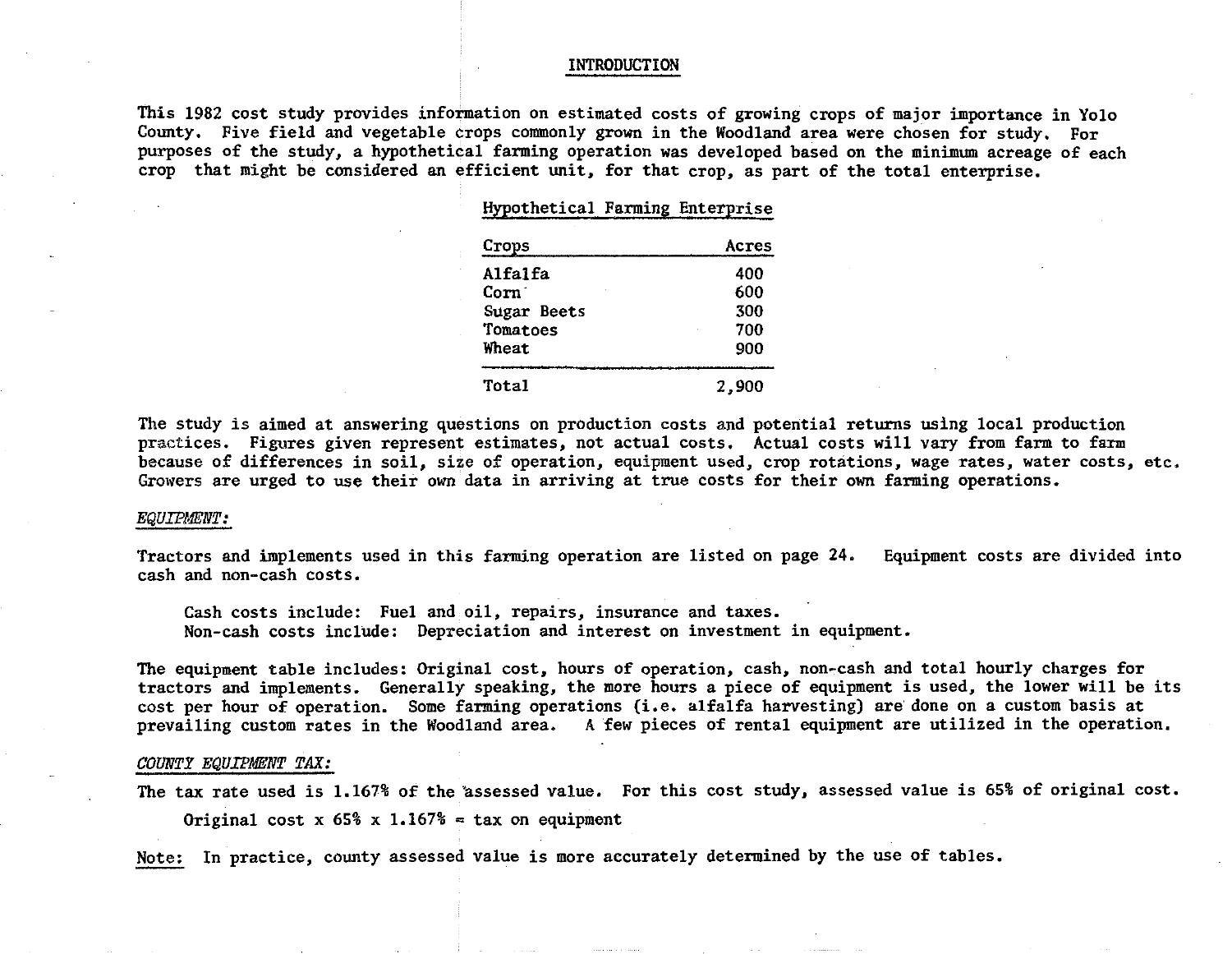## *EQUIPMENT INSURANCE:*

Insurance is charged at \$7.00 per \$1,000 of insured value. Insured value is estimated at 65% of original cost.

Original cost x 65% of  $0.7%$  = insurance cost

### *INTEREST ON INVESTMENT IN EQUIPMENT:*

Interest on equipment investment is charged at 16.5% simple annual interest. The study uses average interest over the life of equipment.

Original cost x 16.5% = interest on equipment 2

Interest charges are divided equally into cash and non-cash costs. Cash interest charges represent the operator's equipment loan costs; non-cash interest charges represent interest on the operator's equity or investment in equipment. Cash interest charges appear as ''Equipment Loan Interest Cost"; non-cash interest charges appear under "Investment Costs" as interest and depreciation.

## *EQUIPMENT REPAIRS:*

Repair costs are taken from University of California publication "Farm Machinery Costs" leaflet 2263 (revised May 1981). Costs are adjusted to 1982 prices. Average repair costs for machinery life are used. When available and appropriate, local grower repair costs are used.

#### *FUEL COSTS:*

Fuel requirements are calculated from University of California publication AXT 336, "Machinery Costs and Performance."

| Type Tractor                                                                | Gallons Fuel Per Hour Per Drawbar<br>Horsepower at 75% Maximum Rating |  |  |  |  |  |  |  |
|-----------------------------------------------------------------------------|-----------------------------------------------------------------------|--|--|--|--|--|--|--|
| Diesel wheel engine<br>Diesel tracklayer                                    | .065<br>.075                                                          |  |  |  |  |  |  |  |
| Flywheel HP $x$ 86% = PTO HP (approximation)<br>PTO HP $x$ 86% = drawbar HP |                                                                       |  |  |  |  |  |  |  |
| Fuel price + 10% (for lube + oil + filters) = fuel costs                    |                                                                       |  |  |  |  |  |  |  |
| Diesel                                                                      | $$1.04 + $0.10 = $1.14/gallon$                                        |  |  |  |  |  |  |  |
| Unleaded gasoline                                                           | $$1.27 + $0.13 = $1.40/gallon$                                        |  |  |  |  |  |  |  |

(2)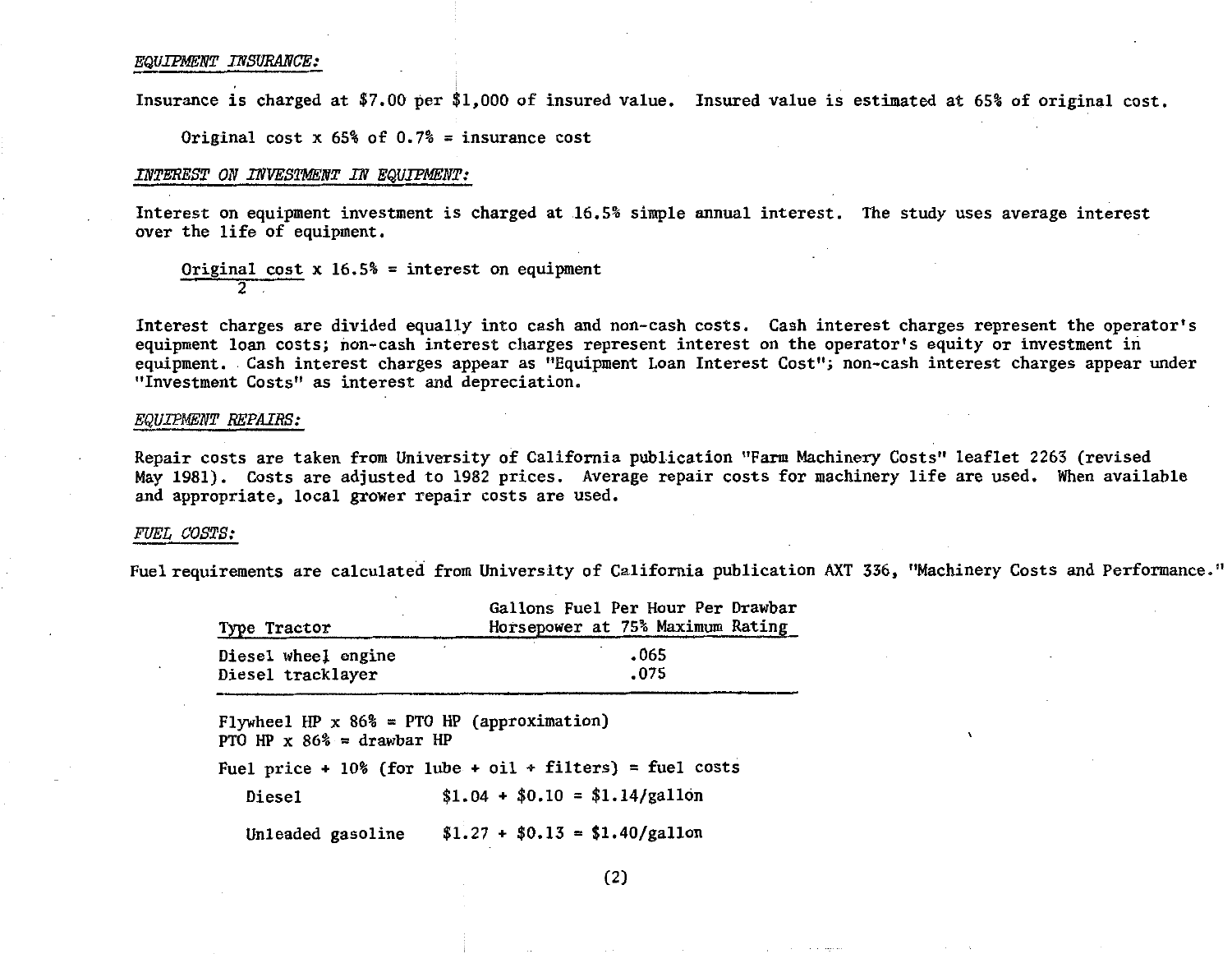Example: 144 drawbar HP tracklayer:

144 x 75% max. pull = 108 HP x 0.075 gal. = 8.1 gal. x \$1.14 = \$9.23/hr. hr. x HP hr.

150 HP wheel engine (PTO):

150 x 86% x 75% x 0.065 = 6.29 x \$1.14 = \$7.17/hr.

Pickup and truck fuel requirements are taken from University of California leaflet 2263.

#### *WATER COSTS:*

Water costs for this 2,900 acre farm are computed on the basis of using 1/2 irrigation district water (canal delivery system) and 1/2 well water.

Irrigation district water - \$8.50/acre foot Well water pumped - \$19.16/acre foot (power & standby charge)

The average cost is \$13.83 per acre foot on 1/2 canal and 1/2 well usage.

Power cost for pumped water is based on a 405' well, a 125' lift, and a 75 HP turbine operating at 65% efficiency.

In the study, no investment costs for the wells and pumps are charged because all land is rented (landowner cost).

Note: Total costs of pumping for an operator owning his own pumps and wells would be:

\$19.16 power (including demand charge) 1.50 taxes, insurance, and repairs 8.52 interest and depreciation (20 year life) \$29.18 per acre foot

These costs are based on pumping 570 acre feet per year.

#### *BUILDINGS:*

A \$155,000 investment in farm buildings is assumed for the study. The primary building is a fully equipped farm shop with storage for chemicals, fertilizer and seed. A used \$5,000 forklift is included in the shop.

Building costs are equally distributed over 2,900 acres.

(3)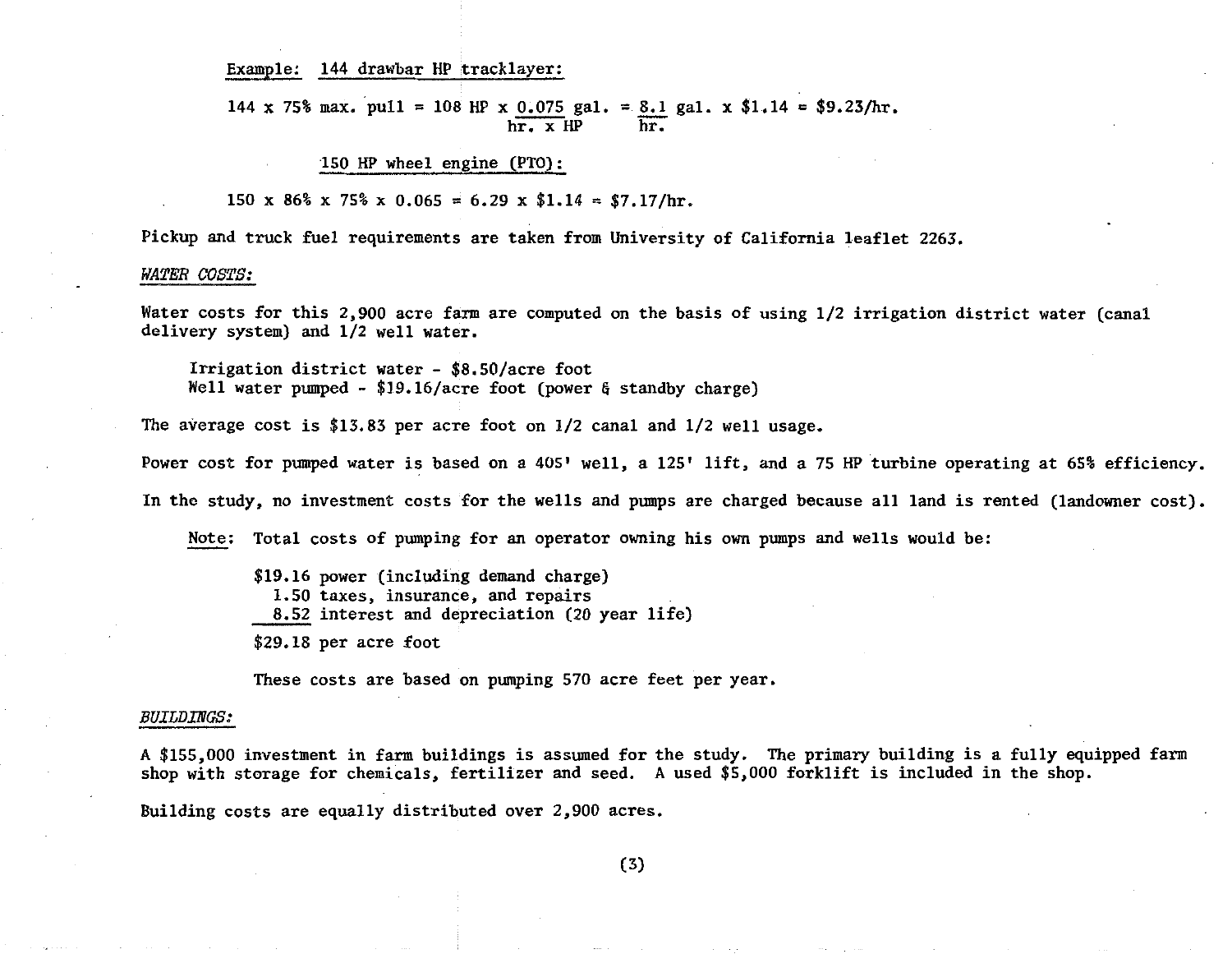# \$155,000 original cost:

 $$ 7,750 - depreciation (20 year life)$ 11,625 - interest on average investment at 15% 1,176 - taxes: original cost x 65% x 1.167% 705 - insurance: original cost x 65% x 0.7% 1,550 - repairs and maintenance: 1% of original cost  $$22,806/2,900$  acres =  $$7.86/acre$ \$1.18 cash cost

# \$6.68 fixed {depreciation and interest)

#### LAND RENT:

All ground is leased. No charges are made for land taxes, investment costs of land or pumps and wells.

| Crop              | Percent                                |
|-------------------|----------------------------------------|
| Alfalfa<br>25     |                                        |
| Barley            | $40(33-40)$                            |
| Beans             | 25 single crop                         |
| <b>Beans</b>      | 20 double crop                         |
| Corn              | $25 + 25$ % share drying costs         |
| Corn              | 20 double $\text{crop}$ + share drying |
| Milo              | 25 single or double crop               |
| Safflower<br>25   |                                        |
| 20<br>Sugar beets |                                        |
| Tomatoes          | $17(15-18)$                            |
| Wheat             | $40(33-40)$                            |

Rental charges are listed as percent of gross income to the landlord:

These are estimated share rent charges, actual rental charges may vary.

#### *LABOR COSTS:*

The labor rates are estimated to be representative of the Woodland area. Actual labor rates vary from farm to farm. All labor costs, wages and benefits, are charged directly to operations.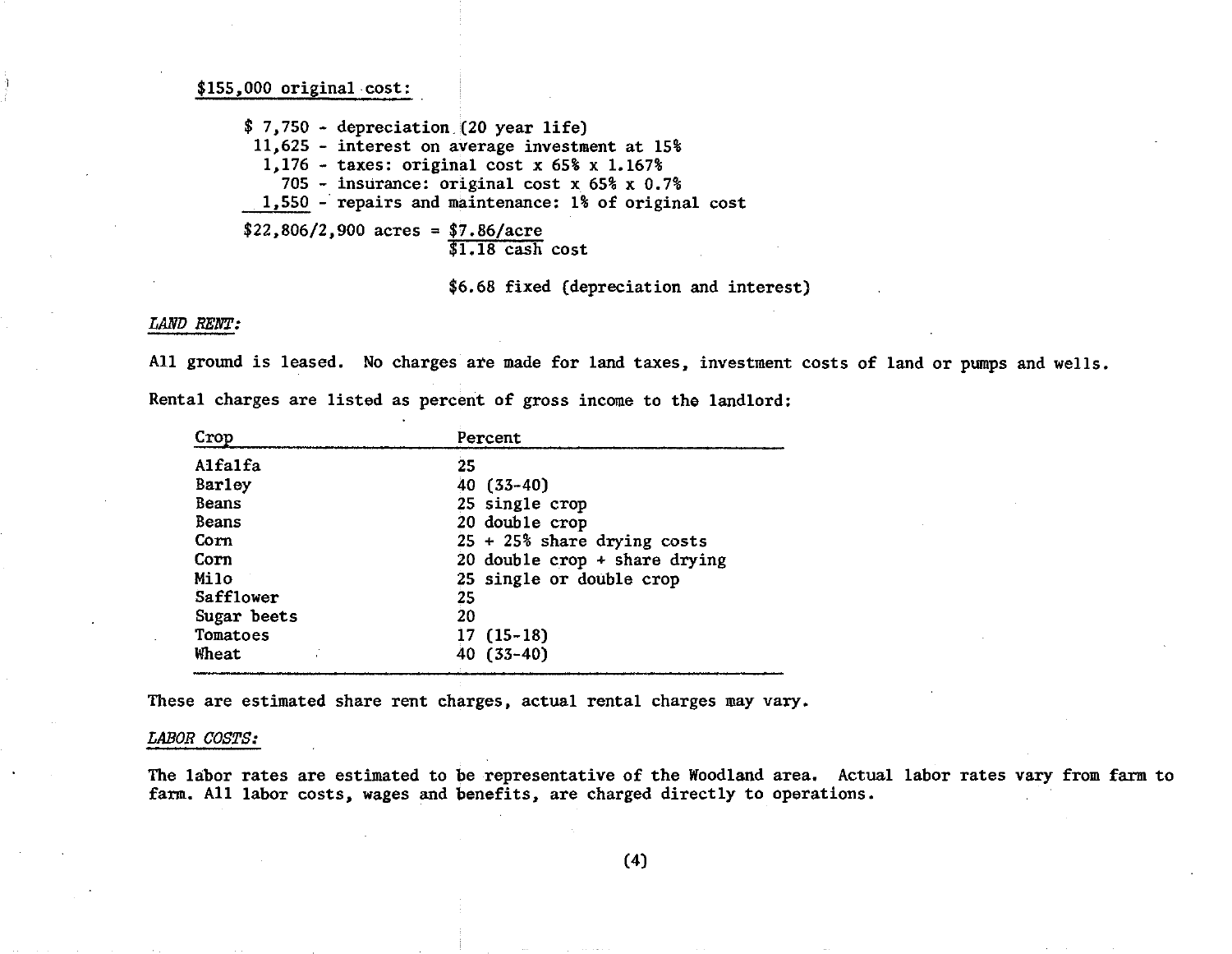|               |                                                                                                    | Wages + Benefits                                        | Total Cost<br>Per Hour |
|---------------|----------------------------------------------------------------------------------------------------|---------------------------------------------------------|------------------------|
| General labor |                                                                                                    | $3.75 + 1.28 =$                                         | \$5.03                 |
|               | Type A tractor driver<br>(precision work)                                                          | $4.70 + 1.60 =$                                         | 6.30                   |
|               | Type B tractor driver<br>(general tractor skills)                                                  | $4.35 + 1.48 =$                                         | 5.83                   |
| Irrigators    |                                                                                                    | $4.00 + 1.36 =$                                         | 5.36                   |
|               | Tomato harvester operator                                                                          | $5.25 + 1.79$<br>$\equiv$                               | 7.04                   |
| Benefits:     | Social Security<br>Workman's Compensation )<br>Holidays<br>Health Insurance<br>Bonuses<br>Pensions | Unemployment Insurance ) Estimated at 34% of cash wages |                        |

#### *PRODUCTION WAN INTEREST COST:*

All cash costs are funded by production loans. Production loans are reduced, during the year, as income is received from crop sales. It is assumed that income is received 30 days after crop harvest. Loan interest is charged at 16.5% simple annual interest. Loan interest calculations are made on an independent, crop by crop basis. Production loan costs would be less (for the overall enterprise) if the cash flow among crops had been integrated and if a beginning cash reserve had been used. On the other hand, production loan costs will be much higher for those operators who store crops for later sale or for those operators whose crop income payments are withheld for several months.

#### *COMMON COSTS:*

The miscellaneous equipment, miscellaneous labor and supplies, trucks and pickups are needed for the overall farm operation. Costs are spread to specific crops on a percentage of gross income basis.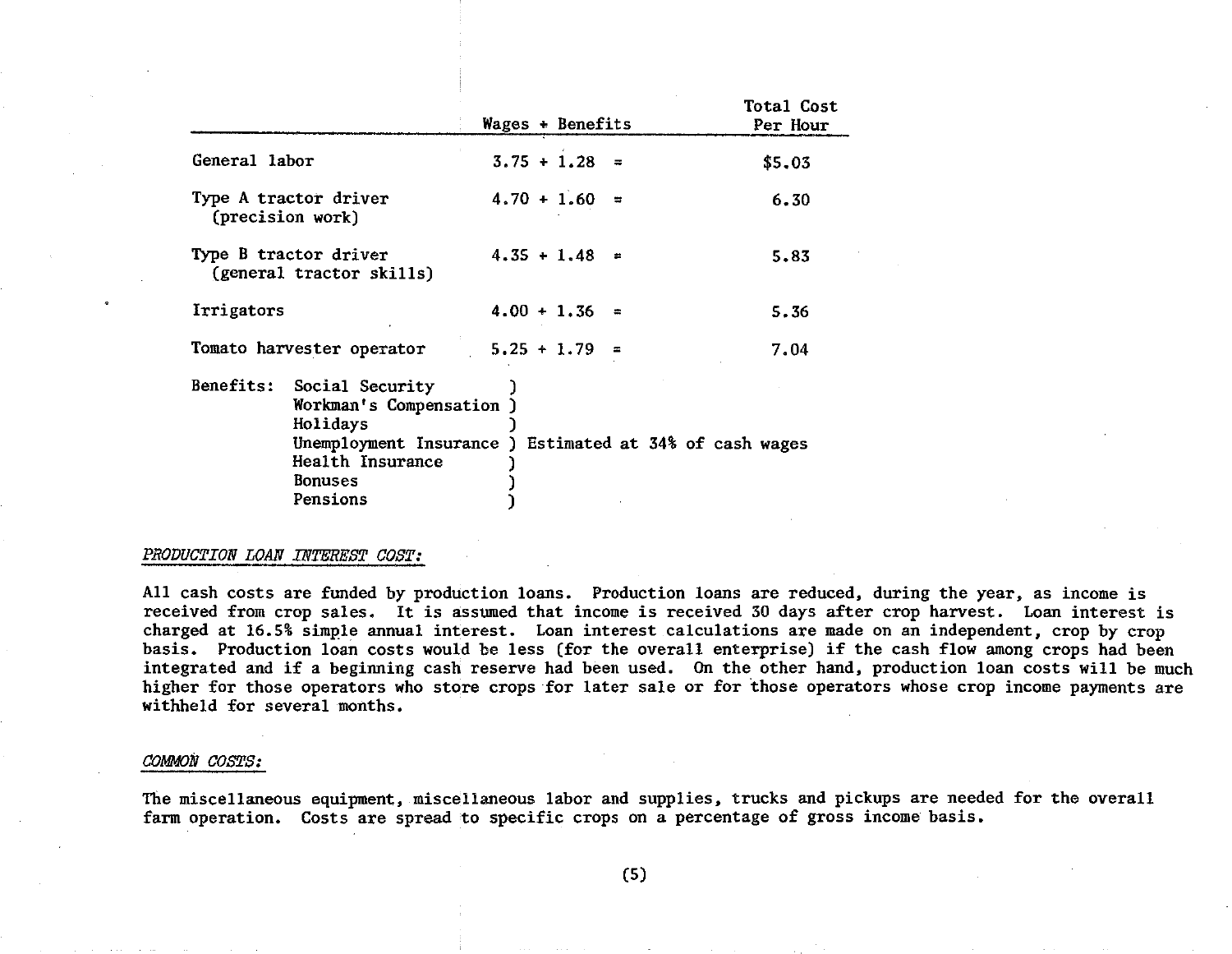| Crops       | Price/<br>Unit<br>Yield | Gross<br>Farm<br>Income<br>Acres         | % of Gross                      |
|-------------|-------------------------|------------------------------------------|---------------------------------|
| Alfalfa     |                         | 7 tons x $$80.00 \times 400 = $224,000$  | $$224,000$ /\$2,066,000 = 10.8% |
| Wheat       |                         | 55 cwt $x$ \$ 7.00 x 900 = \$346,500     | $$346,500/\$2,066,000 = 16.8\%$ |
| Corn        |                         | 90 cwt $x $ 6.00 x 600 = $324,000$       | $$324,000/\$2,066,000 = 15.7\%$ |
| Sugar beets |                         | 25 tons x $$33.00 \times 300 = $247,500$ | $$247,500/\$2,066,000 = 12.5\%$ |
| Tomatoes    |                         | 24 tons x $$55.00 \times 700 = $924,000$ | $$924,000/\$2,066,000 = 44.7\%$ |
| TOTAL:      |                         | \$2,066,000                              | 100%                            |

Expenses that were distributed by this spread method were:

A. Supervisory labor and office expenses:

2 foremen (salaries and benefits) Bookkeeping,and tax reports Office supplies, telephone, postage, etc. Liability insurance Attorney's fees and association fees, etc.

# B. Miscellaneous Equipment:

Low bed and tractor (used) Equipment carrier Small "cleanup" disc Angle blade

C. Pickups and truck:

2-ton truck (2) 3/4 ton pickups (2) Economy-size pickups

## RETURN TO MANAGEMENT:

Return to management should be a consideration. However, costs may not be cash costs unless a professional manager was hired. Returns for management generally are figured at 5% of the gross income.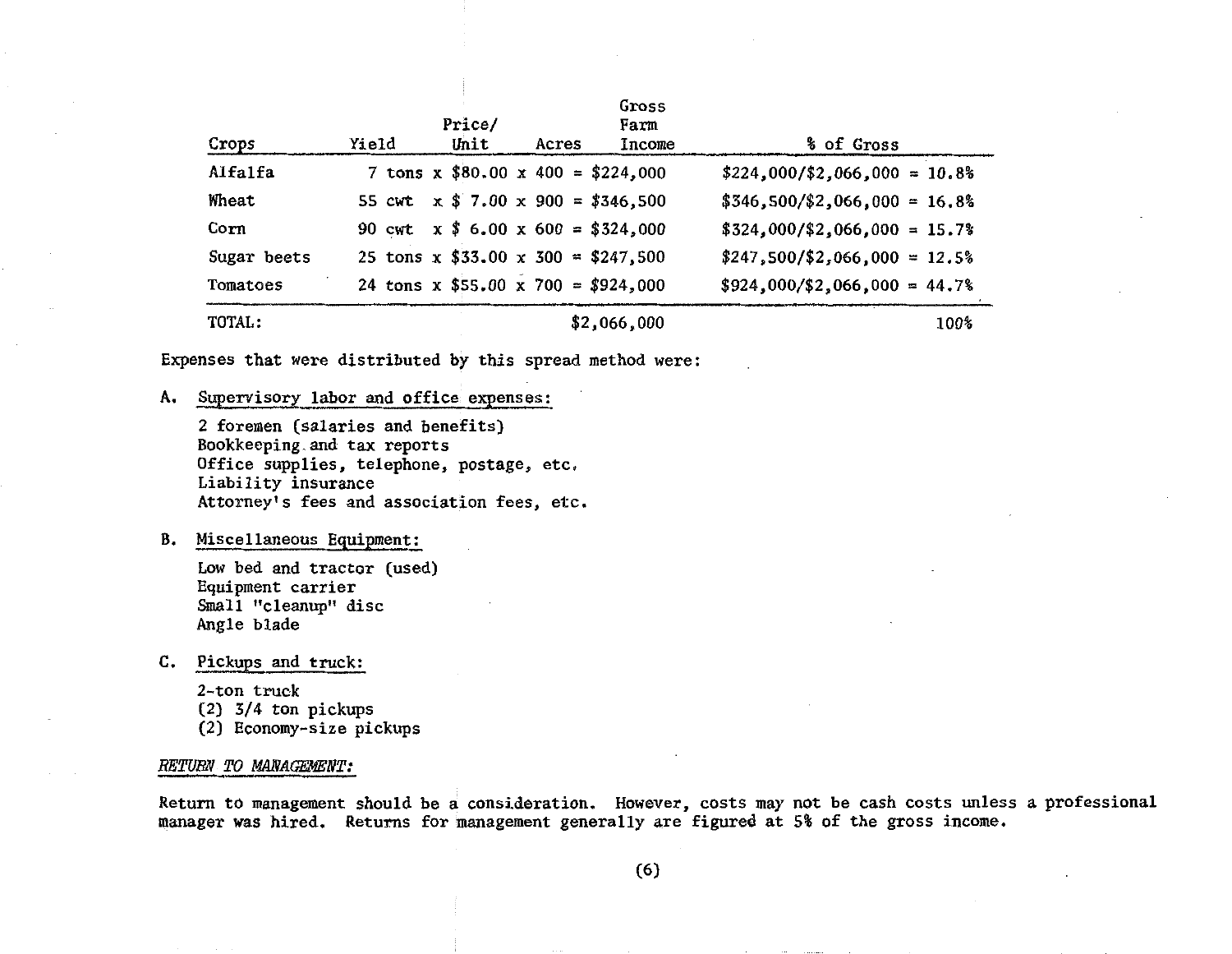# Alfalfa Hay (Cost to Establish and Destroy) 100 Acres/Year - following wheat '(Wheat straw baled or burned - One stubble discing charged to wheat) (50 acres sprinkled up in Fall + 50 acres germinated by Fall rains)

|                                        | Cash Costs Per Acre |         |           |                   |                          |              |                |  |
|----------------------------------------|---------------------|---------|-----------|-------------------|--------------------------|--------------|----------------|--|
|                                        | Hours/ [            |         |           |                   |                          |              | Int. & Deprec. |  |
|                                        | Acre                | Labor   | . Tractor | Implt.            | Material                 | <b>TOTAL</b> | Trac.& Implts. |  |
| COSTS TO ESTABLISH:                    |                     |         |           |                   |                          |              |                |  |
| Seed Bed Preparation:                  |                     |         |           |                   |                          |              |                |  |
| Disc 1X                                | .13                 | .76     | 2.19      | .86               | -- --                    | 3.81         | 2.92           |  |
| Chisel 1X                              | .40                 | 2.33    | 7.56      | 2.22              |                          | 12.11        | 5.52           |  |
| Tri-plane 1X                           | .17                 | .99     | 2.86      | .45               | $\overline{\phantom{a}}$ | 4.30         | 3.51           |  |
| Furrow                                 | .25                 | 1,46    | 2.83      | .33               | --                       | 4.62         | 2.07           |  |
| Pull & close ditch 1X                  | .05                 | .29     | .84       | .09               | $- -$                    | 1.22         | 1.11           |  |
| Pre-irrigate 8" water                  | 1.25                | 6.70    | --        | $\sim$ $\sim$     | 9.22                     | 15.92        | --             |  |
| $(1/2$ surface $1/2$ pump)             |                     |         |           |                   |                          |              |                |  |
| Springtooth 3X                         | .25                 | 1,46    | 4.20      | 1.09              | --                       | 6.75         | 6.67           |  |
| Tri-plane 2X                           | .34                 | 1.98    | 5.71      | .89               | --                       | 8.58         | 7.01           |  |
| Pull checks 1X                         | .05                 | .32     | .57       | .29               | $\overline{\phantom{a}}$ | 1.18         | 1.99           |  |
| Shape checks 2X (shaper rented)        | .10                 | .63     | 1.13      | 1.00              | --                       | 2.76         | .73            |  |
| Tri-plane middles 1X                   | .17                 | .99     | 2.86      | .45               | -⊶ ⊷                     | 4.30         | 3.51           |  |
| Harrow & Roll 1X                       | .08                 | .47     | 1.34      | .47               | --                       | 2.28         | 2.45           |  |
| Plant brillion (planter rented)        | .25                 | 1.58    | 1.62      | .50               | $\rightarrow -$          | 3.70         | 1.17           |  |
| Seed $(20#/\text{acre})$               | --                  | $-1$    | $ -$      | $ -$              | 50.00                    | 50.00        | $\cdot$ $\sim$ |  |
| Sprinkle up $1/2$ at $$72.30/acre$     | 1,56                | 8.36    | --        | 23.16             | 4.63                     | 36.15        | 1.84           |  |
| Weed control:                          |                     |         |           |                   |                          |              |                |  |
| Material                               |                     | --      | ---       | --                | 6.70                     | 6,70         |                |  |
| Aircraft                               |                     | --      | --        | $ -$              | 4.50                     | 4.50         |                |  |
| Misc. equipment use                    |                     | .32     | .35       | .42               | $ \rightarrow$           | 1.09         | 1.15           |  |
| Move equip., setup $6$ service $0$ 10% |                     |         |           |                   |                          |              |                |  |
| of labor cost                          | $-$                 | 1.36    | --        | $\bullet \bullet$ | --                       | 1.36         | $- -$          |  |
| Pickup and truck use                   | --                  | --      | --        | 3.77              | --                       | 3.77         | 3.61           |  |
| TOTAL:                                 |                     | \$30.00 | \$34.06   | \$35.99           | \$75.05                  | \$175.10     |                |  |
| Supervisors salaries, accounting,      |                     |         |           |                   |                          |              |                |  |
| office expense                         |                     |         |           |                   |                          | \$15.89      |                |  |
| Equip. loan interest cost              |                     |         |           |                   |                          | 11.83        |                |  |
| TOTAL CASH COSTS TO ESTABLISH:         |                     |         |           |                   |                          | \$202.82     |                |  |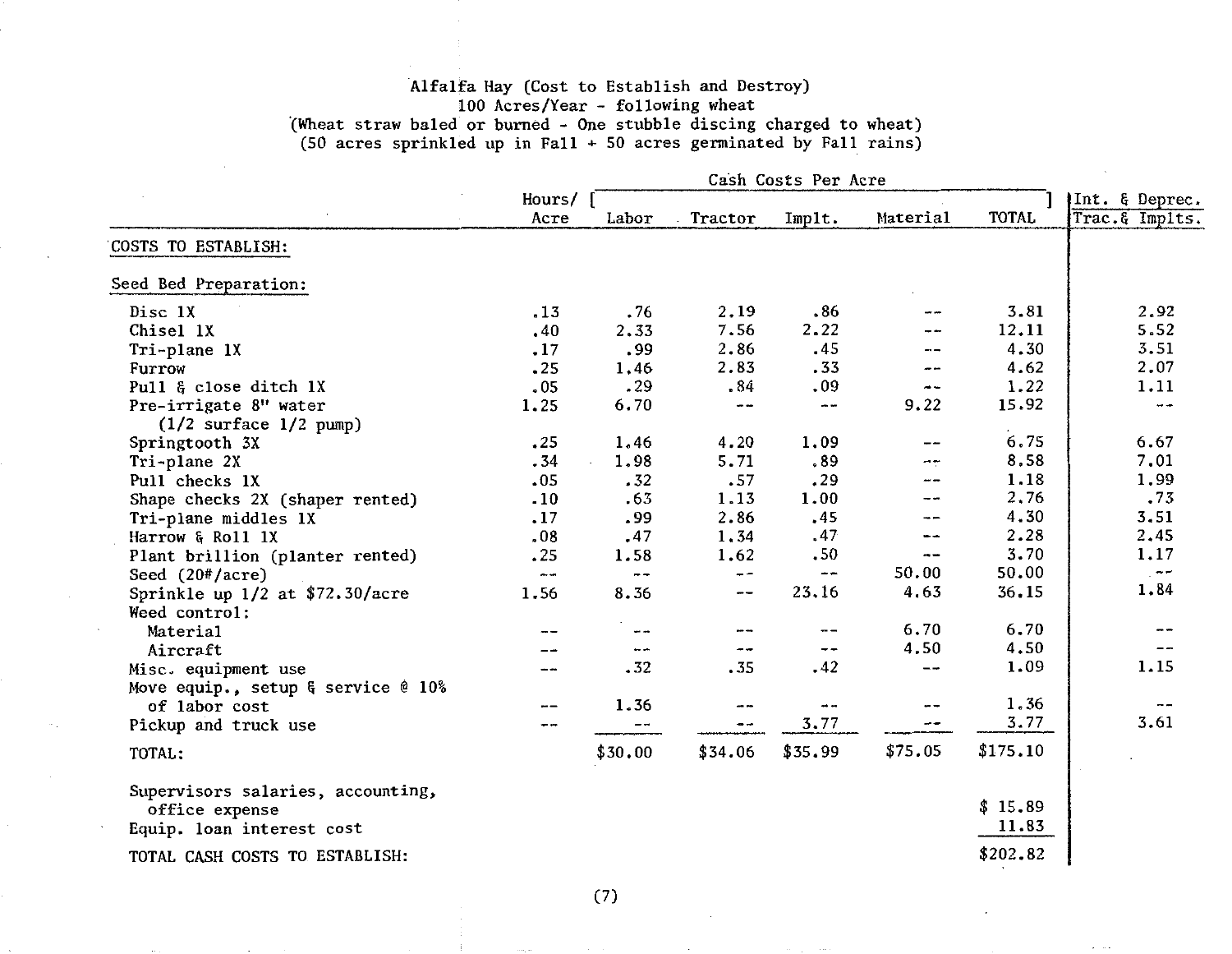|                                         | Cash Costs Per Acre |        |         |        |          |              |                                 |  |
|-----------------------------------------|---------------------|--------|---------|--------|----------|--------------|---------------------------------|--|
|                                         | Hours/<br>Acre      | Labor  | Tractor | Implt. | Material | <b>TOTAL</b> | Int. & Deprec.<br>Trac.& Implt. |  |
| COSTS TO DESTROY:                       |                     |        |         |        |          |              |                                 |  |
|                                         |                     |        |         |        |          |              |                                 |  |
| Stubble disc border 1X                  | .06                 | .32    | 1.01    | .56    |          | 1.89         | 1.55                            |  |
| P1ow <sub>1X</sub>                      | .40                 | 2.33   | 4.53    | 2.80   |          | 9.66         | 5.88                            |  |
| Move equip., setup & service @ 10%      |                     |        |         |        |          |              |                                 |  |
| of labor costs                          | $- -$               | .27    |         |        |          | .27          |                                 |  |
| TOTAL:                                  |                     | \$2.92 | \$5.54  | \$3.36 |          | \$11.82      |                                 |  |
| Equip. loan interest cost               |                     |        |         |        |          | 1.91         |                                 |  |
| Cash Costs to Destroy:                  |                     |        |         |        |          | \$13.73      |                                 |  |
| TOTAL CASH COSTS:                       |                     |        |         |        |          | \$216.55     |                                 |  |
| <b>INVESTMENT COSTS:</b>                |                     |        |         |        |          |              |                                 |  |
| Tractors & Implts. (Interest & Deprec.) |                     |        |         |        |          | 38.95        |                                 |  |
| TOTAL ALL COSTS TO ESTABLISH & DESTROY: |                     |        |         |        |          | \$255.50     |                                 |  |

 $\mathcal{L}^{\mathcal{L}}$ 

 $\sim$ 

 $\sim$ 

 $\sim$ 

 $\mathcal{L}$ 

 $\sim$   $\sim$ 

 $\mathcal{F}_{\mathcal{G}}$ 

 $\mathcal{L}$ 

 $\mathbf{r}$ 

 $\cdot$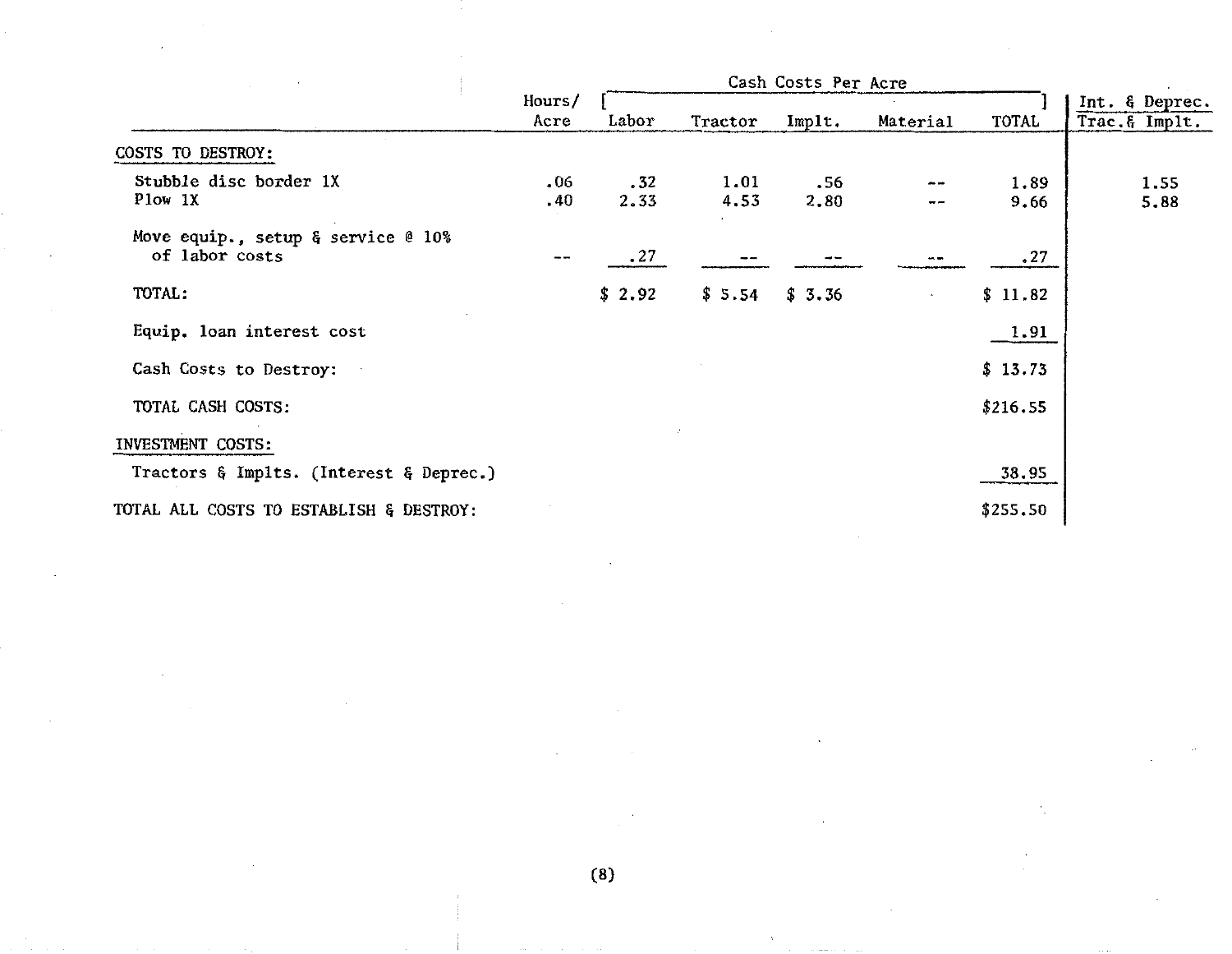# Alfalfa Hay (4 year life) 400 Acres on a 2,900 Acre Farm Lease Basis - 25% of Gross Sales to Landlord Yield 7 Tons

|                                                                                           | Cash Costs Per Acre |         |         |        |           |               |                                  |  |
|-------------------------------------------------------------------------------------------|---------------------|---------|---------|--------|-----------|---------------|----------------------------------|--|
|                                                                                           | Hours/ [<br>Acre    | Labor   | Tractor | Implt. | Material  | <b>TOTAL</b>  | Int. & Deprec.<br>Trac.& Implts. |  |
| CASH GROWING COSTS:                                                                       |                     |         |         |        |           |               |                                  |  |
| Irrigate 8X $@$ \$5.36/hr                                                                 | 5.0                 | 26.80   |         |        | --        | 26,80         |                                  |  |
| Water (cash cost 4 ac. ft.)<br>$(1/2$ pump @ \$19.16<br>$(1/2 \text{ surface } 0, $8.50)$ | $- -$               | $-$     |         |        | $55 - 32$ | 55.32         |                                  |  |
| Ditch (open & close) 2X                                                                   | .10                 | .58     | 1.68    | .18    |           | 2.44          | 2.23                             |  |
| Insect control 2.5X                                                                       |                     |         |         |        |           |               |                                  |  |
| Materials                                                                                 |                     |         |         |        | 16.75     | 16.75         |                                  |  |
| Airplane apply                                                                            | --                  |         |         | --     | 11.25     | 11.25         |                                  |  |
| Winter weed control                                                                       |                     |         |         |        |           |               |                                  |  |
| Materials                                                                                 |                     |         |         |        | 29.00     | 29.00         |                                  |  |
| Ground application (custom)                                                               |                     |         | --      | $- -$  | 6.00      | 6.00          |                                  |  |
| Misc. equipment use                                                                       |                     | .24     | 26ء     | .32    | --        | .82           | 1.15                             |  |
| Pickup and truck use                                                                      |                     | --      | --      | 2.83   | --        | 2.83          | 2.71                             |  |
| Move equip., setup & service @ 10%<br>of labor costs                                      | --                  | .08     | --      |        | --        | .08           |                                  |  |
|                                                                                           |                     |         |         |        |           |               |                                  |  |
| TOTAL:                                                                                    |                     | \$27.70 | \$1.94  | \$3.33 | \$118.32  | \$151.29      |                                  |  |
| Supervisors salaries, accounting,                                                         |                     |         |         |        |           |               |                                  |  |
| office expense                                                                            |                     |         |         |        |           | 15.89<br>1.18 |                                  |  |
| Buildings (taxes, ins., repairs)                                                          |                     |         |         |        |           | 14.42         |                                  |  |
| Production loan interest cost                                                             |                     |         |         |        |           | 1.38          |                                  |  |
| Equipment loan interest cost                                                              |                     |         |         |        |           |               |                                  |  |
| TOTAL PREHARVEST CASH COSTS:                                                              |                     |         |         |        |           | \$184.16      |                                  |  |
| Harvest costs (contract $@$ \$24/ton X                                                    |                     |         |         |        |           | 168.00        |                                  |  |
| 7 tons/acre)                                                                              |                     |         |         |        |           |               |                                  |  |
| Total cash expenses per acre                                                              |                     |         |         |        |           | 352.16        |                                  |  |
| Landlord share - 25% of 7 tons $@$ \$80/ton                                               |                     |         |         |        |           | 140.00        |                                  |  |
| TOTAL CASH COSTS PER YEAR:                                                                |                     |         |         |        |           | \$492.16      |                                  |  |

 $\epsilon$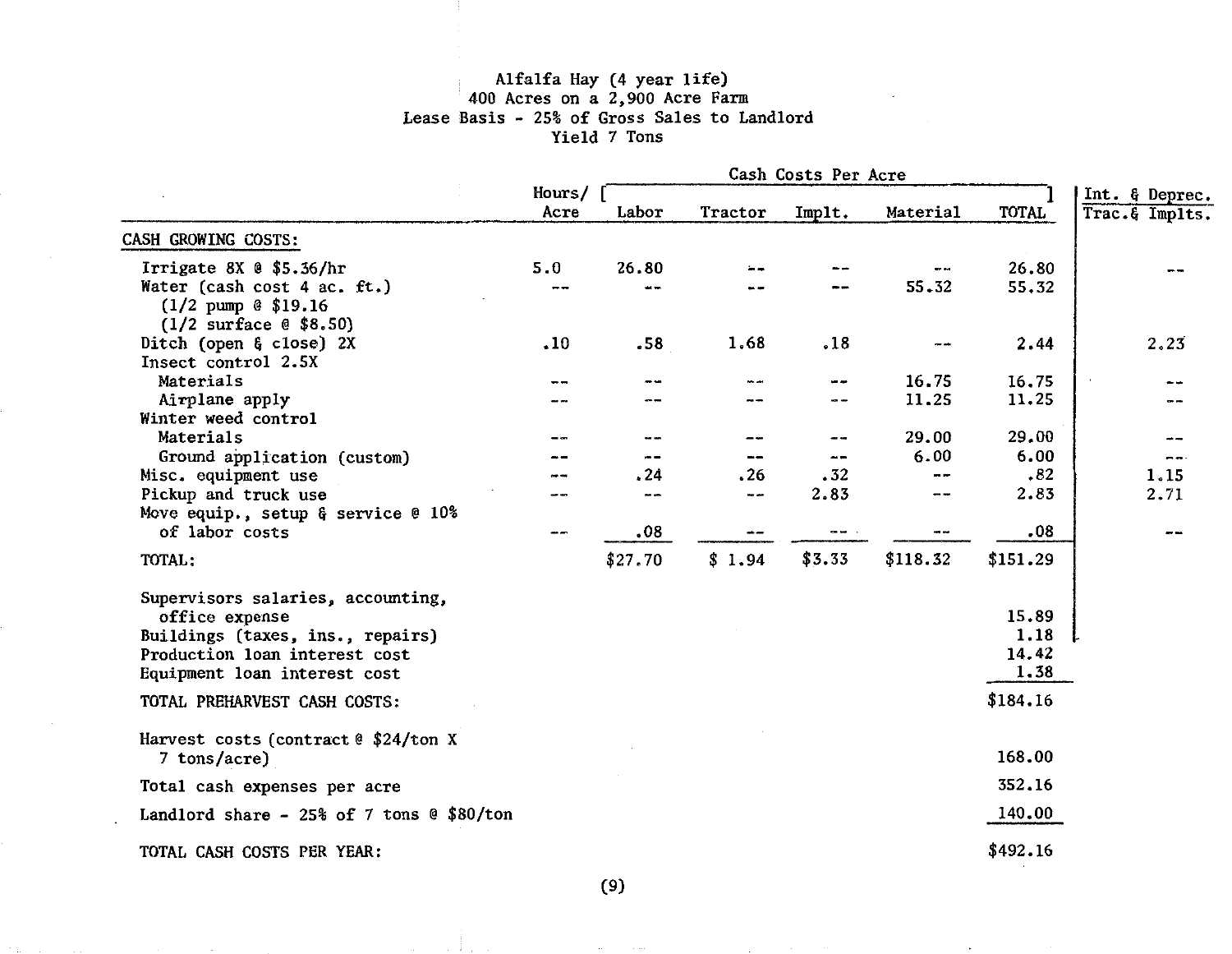| $\sim$ $\sim$                                                                                                 |                |       |         |        |          |                                           |                                 |
|---------------------------------------------------------------------------------------------------------------|----------------|-------|---------|--------|----------|-------------------------------------------|---------------------------------|
|                                                                                                               | Hours/<br>Acre | Labor | Tractor | Implt. | Material | <b>TOTAL</b>                              | Int. & Deprec.<br>Trac.& Implt. |
| INVESTMENT COSTS:                                                                                             |                |       |         |        |          |                                           |                                 |
| Buildings (interest & depreciation<br>Tractors & Implts. (interest & deprec.)<br>Stand establishment \$255.50 |                |       |         |        |          | 6.68<br>4.72<br>$\mathbf{r} = \mathbf{r}$ |                                 |
| (depreciation $$63.88 - interest$ on<br>investment $$21.08]$                                                  |                |       |         |        |          | 84.96                                     |                                 |
| TOTAL INVESTMENT COSTS:                                                                                       |                |       |         |        |          | \$96.36                                   |                                 |
| TOTAL COSTS PER ACRE:                                                                                         |                |       |         |        |          | \$588.52                                  |                                 |
| COSTS PER TON:                                                                                                |                |       |         |        |          | \$84.07                                   |                                 |

| Cost Per Ton at Various Yields |          |
|--------------------------------|----------|
| 5 tons                         | \$100.10 |
| 6 tons                         | 90.75    |
| 7 tons                         | 84.07    |
| 8 tons                         | 79.07    |
| 9 tons                         | 75.17    |
|                                |          |

Management fee @ 5% of gross income:

(usual charge for management not included in this study)

\$ 28.00

(10)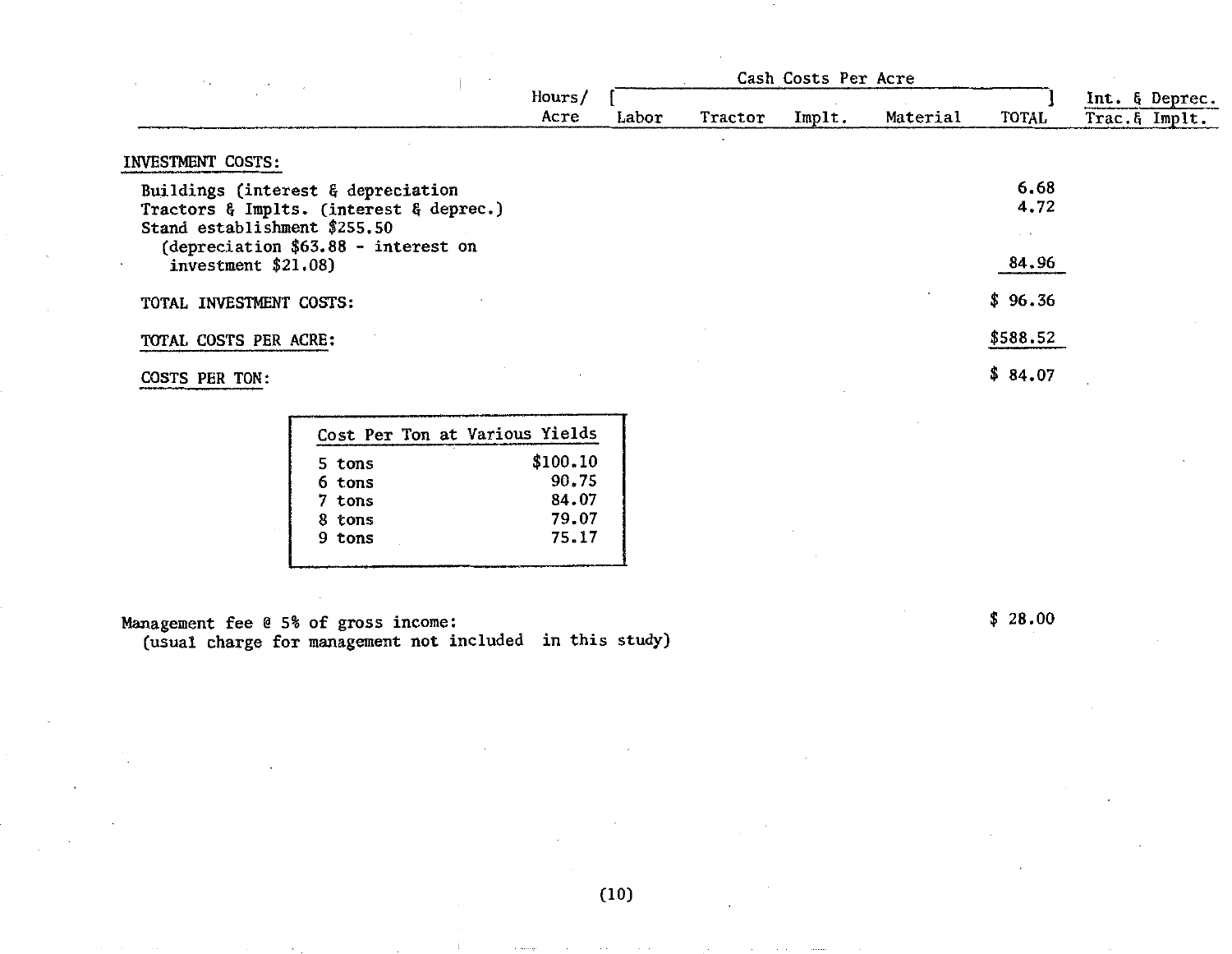# Field Corn

# 600 Acres Following Wheat, Corn, Alfalfa or Sugar Beets on a·2,900 Acre Farm Lease Basis - 25% of Gross Sales to Landlord (Landlord pays 25% of Drying Costs) Yield - 9,000 Lbs/Acre

|                                                                                                               |                          | Cash Costs Per Acre          |                                        |                                     |                         |                               |                                   |
|---------------------------------------------------------------------------------------------------------------|--------------------------|------------------------------|----------------------------------------|-------------------------------------|-------------------------|-------------------------------|-----------------------------------|
|                                                                                                               | Hours/<br>Acre           | Labor                        | Tractor                                | Implt.                              | Material                | <b>Total</b>                  | Int. & Deprec.<br>Trac. & Implts. |
| Seed Bed Preparation:<br>Fall:                                                                                |                          |                              |                                        |                                     |                         |                               |                                   |
| Plow $(1/2$ acreage)<br>Subsoil $\{$ roll $(1/2 \text{ acreage})$<br>Triplane 2X                              | .20<br>.20<br>.34        | 1.17<br>1.17<br>1.98         | 2.27<br>3.78<br>5.72                   | 1.40<br>1.11<br>.89                 | --                      | 4.84<br>6.06<br>8.59          | 2.94<br>2.76<br>7.01              |
| Spring:                                                                                                       |                          |                              |                                        |                                     |                         |                               |                                   |
| Springtooth 2X<br>List up beds<br>Rolling cultivator                                                          | .16<br>.25<br>.20        | .93<br>1.46<br>1.17          | 2.69<br>2.38<br>1.29                   | .70<br>.33<br>.57                   |                         | 4.32<br>4.17<br>3.03          | 4.26<br>1.90<br>1.62              |
| Move equip., setup & service @ 10%<br>of labor costs<br>TOTAL:                                                | .14                      | .79<br>\$8.67                | \$18.13                                | \$5.00                              | $ -$                    | .79<br>\$31.80                |                                   |
| Planting:                                                                                                     |                          |                              |                                        |                                     |                         |                               |                                   |
| Plant<br>Seed 18 lbs @ \$1.27/1b<br>Starter fertilizer @ 15 gals/acre<br>0 1.75 gal. $\div$ \$1.50 zinc       | .33<br>--<br>--          | 2.08                         | 2.71                                   | 1.93<br>--<br>--                    | مہ س<br>22.86<br>27.75  | 6.72<br>22.86<br>27.75        | 3.04                              |
| Move equip., setup & service @ 20%<br>of labor costs                                                          | .07                      | .42                          |                                        |                                     |                         | .42                           |                                   |
| TOTAL:                                                                                                        |                          | \$2.50                       | \$2.71                                 | \$1.93                              | \$50.61                 | \$57.75                       |                                   |
| Growing Costs:                                                                                                |                          |                              |                                        |                                     |                         |                               |                                   |
| Rolling cultivator<br>Furrow & sidedress<br>200 lbs. N $\frac{23 \div 1}{1}$<br>Ditch & close 2X              | .20<br>.29<br>$-$<br>.10 | 1.26<br>1.83<br>$- -$<br>.58 | 1.29<br>2.76<br>$\cdots$<br>1.68       | .57<br>.53<br>$\overline{a}$<br>.18 | $- -$<br>46.00<br>$- -$ | 3.12<br>5.12<br>46.00<br>2.44 | 1.62<br>2.35<br>$- -$<br>2.23     |
| Irrigate 6X @ 1.25 hrs/acre<br>Water $1\frac{1}{2}$ ac. ft. @ \$8.50<br>$1\frac{1}{2}$ ac. ft. well @ \$19.16 | --<br>--<br>--           | 40.20<br>--<br>$- -$<br>(11) | $\ddot{ }$<br>$\overline{\phantom{m}}$ | $- -$<br>--<br>--                   | $- -$<br>12.75<br>28.74 | 40.20<br>12.75<br>28.74       |                                   |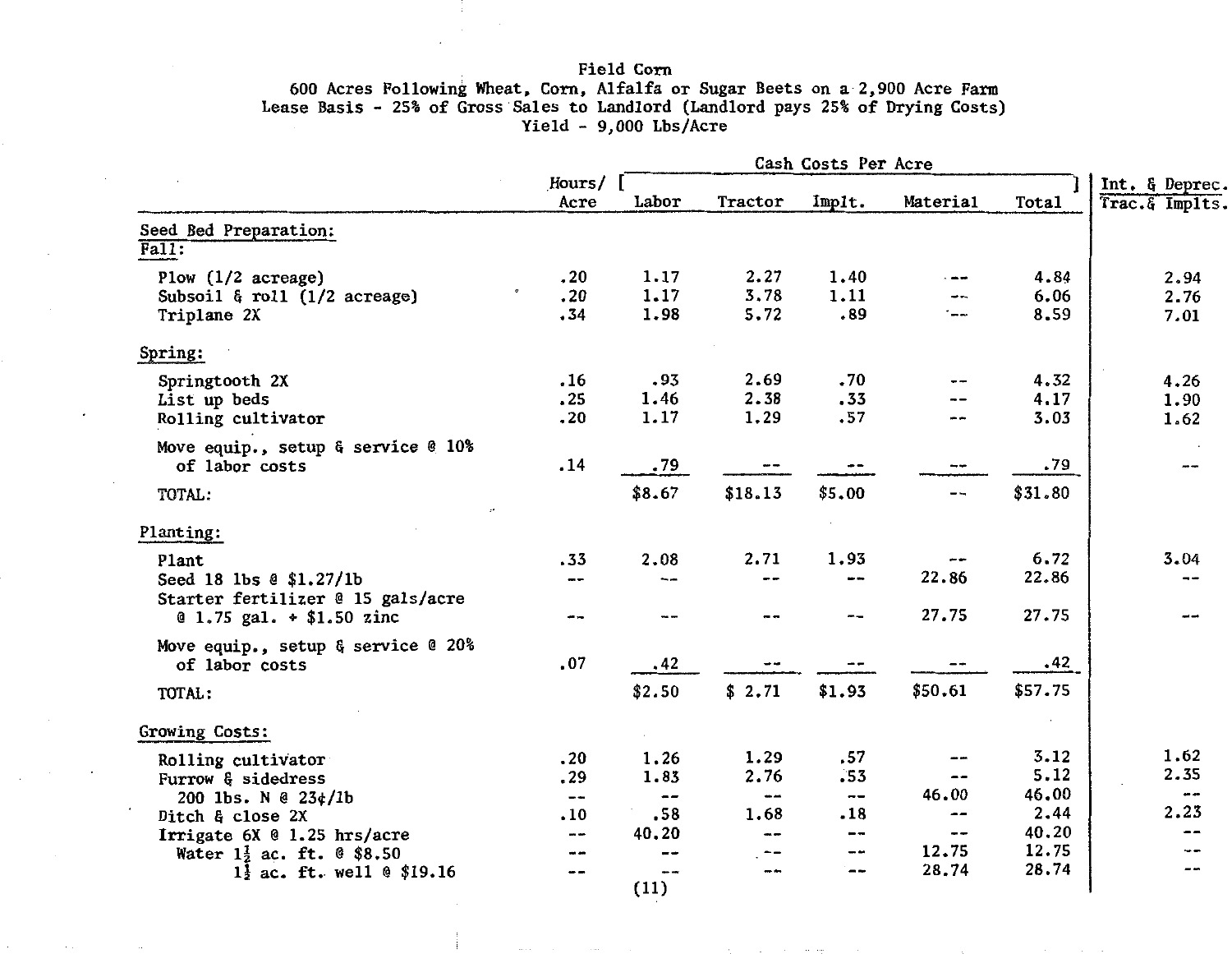| $\mathcal{C}^{\mathbf{m} \times \mathbf{r}}$<br>$\sim$ $\sim$ $\sim$ | Cash Costs Per Acre      |         |                          |        |            |              |                          |
|----------------------------------------------------------------------|--------------------------|---------|--------------------------|--------|------------|--------------|--------------------------|
|                                                                      | Hours/                   |         |                          |        |            |              | Int. & Deprec.           |
|                                                                      | Acre                     | Labor   | Tractor                  | Implt. | Material   | <b>TOTAL</b> | Trac.& Implt.            |
| Growing Costs - cont.                                                |                          |         |                          |        |            |              |                          |
| Herbicide - ground rig                                               | .17                      | .99     | 1.10                     | .11    | --         | 2.20         | .88                      |
| $2,4-D$ amine $@8$ oz.                                               | $- -$                    | --      | $\overline{a}$           | $- -$  | 1.33       | 1.33         | $- -$                    |
| Miticide - custom                                                    | ---                      |         | --                       | $-1$   | 4.50       | 4.50         | --                       |
| Material                                                             | $\overline{\phantom{a}}$ |         |                          | --     | 8.00       | 8.00         | $-$                      |
| Move equip., setup & service @ 15%                                   |                          |         |                          |        |            |              |                          |
| of labor costs                                                       | .11                      | .70     | $\ddotsc$                | --     | --         | .70          | ---                      |
| TOTAL:                                                               |                          | \$45.56 | \$6.83                   | \$1.39 | \$101.32   | \$155.10     |                          |
| Miscellaneous Costs:                                                 |                          |         |                          |        |            |              |                          |
| Supervisors salaries, accounting,                                    |                          |         |                          |        |            |              |                          |
| office expense                                                       |                          |         |                          |        |            | \$19.26      | --                       |
| Production loan interest cost                                        |                          | --      | --                       |        | --         | 23.67        | ---                      |
| Pickup and truck use                                                 |                          | $+ -$   | 3.66                     | --     |            | 3.66         | 3.50                     |
| Misc. equipment use                                                  |                          | .31     | .34                      | .41    | --         | 1.06         | 1.40                     |
| Equipment loan interest cost                                         | $- -$                    | $- -$   | $-1$                     | --     |            | 15.10        | $\overline{\phantom{m}}$ |
| Building (taxes, ins., repairs)                                      | ÷-                       |         | --                       |        |            | 1.18         | --                       |
| TOTAL:                                                               |                          | .31     | \$4.00                   | \$.41  | $\sim$ $-$ | \$63.93      | $\overline{\phantom{m}}$ |
| Harvest Costs:                                                       |                          |         |                          |        |            |              |                          |
| Combine                                                              | .29                      | 1.83    | 9.09                     | 1.76   |            | 12.68        | 18.43                    |
| Bankout wagon                                                        | .29                      | 1.69    | 1.23                     | .21    |            | 3.13         | 1.69                     |
| Drying (custom)                                                      | $- -$                    | $- -$   | $\overline{\phantom{m}}$ | ∸–     | 11.25      | 11.25        | $\overline{\phantom{m}}$ |
| TOTAL:                                                               |                          | \$3.52  | \$10.32                  | \$1.97 | \$11.25    | \$27.06      | --                       |
| Post Harvest Costs:                                                  |                          |         |                          |        |            |              |                          |
| Stubble disc                                                         | .22                      | 1.28    | 3.70                     | 2.06   |            | 7.04         | 5.68                     |
| TOTAL CULTURAL AND HARVEST COSTS:                                    |                          |         |                          |        |            | \$342.68     |                          |
| Share rent $-25\%$ of gross less 25%                                 |                          |         |                          |        |            |              |                          |
| of drying costs - 90 cwt. $@$ \$6.00/cwt.                            |                          |         |                          |        |            | 132.19       |                          |
| TOTAL CASH COSTS:                                                    |                          |         |                          |        |            | \$474.87     |                          |

35

(12)

 $\mathbb{R}$ 

 $\sim$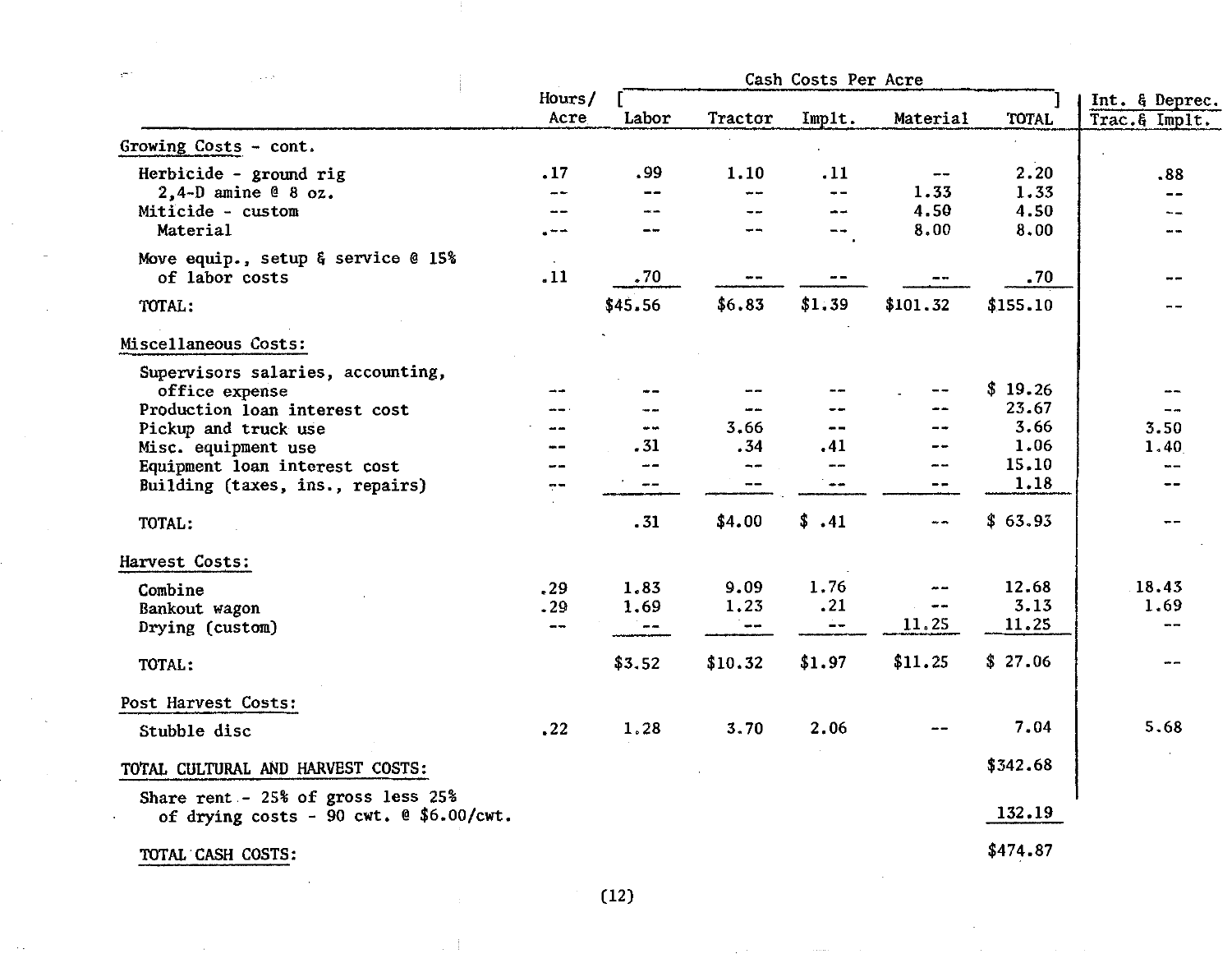|                                                                                                                          |                |       | Cash Costs Per Acre |        |          |               |                                  |  |
|--------------------------------------------------------------------------------------------------------------------------|----------------|-------|---------------------|--------|----------|---------------|----------------------------------|--|
|                                                                                                                          | Hours/<br>Acre | Labor | Tractor             | Implt. | Material | <b>TOTAL</b>  | Int. & Deprec.<br>Trac. & Implt. |  |
| Investment Costs:                                                                                                        |                |       |                     |        |          |               |                                  |  |
| Buildings (interest & deprec.)<br>Tractors & Implt. (interest & deprec.)                                                 |                |       |                     |        |          | 6.68<br>46.22 |                                  |  |
| TOTAL:                                                                                                                   |                |       |                     |        |          | \$52.90       |                                  |  |
| TOTAL COST PER ACRE:                                                                                                     |                |       |                     |        |          | \$527.77      |                                  |  |
| Cost Per 100 wt.                                                                                                         |                |       |                     |        |          | 5.86          |                                  |  |
| Management fee @ 5% of gross income - 90 cwt. @ \$6.00/cwt.<br>(usual charge for management not included in this study.) |                |       |                     |        |          | \$27.00       |                                  |  |

(13)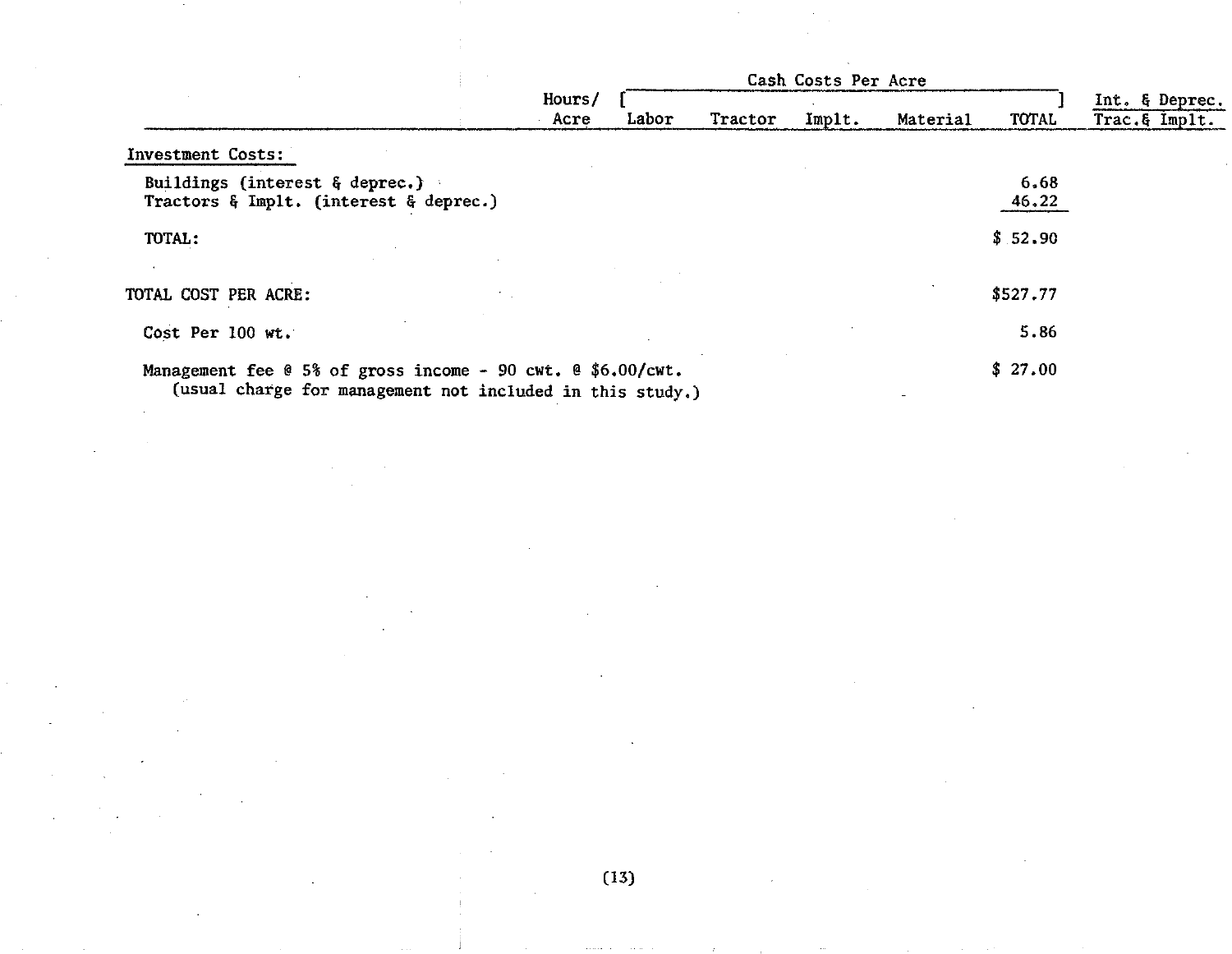# Sugar Beets 300 Acres - Following Wheat Spring Planting/Fall Harvest 25 Tons/Acre - 15% Sugar

|                                                   | Cash Costs Per Acre         |               |         |        |          |         |                                   |  |  |  |
|---------------------------------------------------|-----------------------------|---------------|---------|--------|----------|---------|-----------------------------------|--|--|--|
|                                                   | Hours/ $\int$<br>Acre       | Labor         | Tractor | Implt. | Material | TOTAL   | Int. & Deprec.<br>Trac. & Implts. |  |  |  |
|                                                   |                             |               |         |        |          |         |                                   |  |  |  |
| GROUND PREPARATION:                               |                             |               |         |        |          |         |                                   |  |  |  |
| Fall:                                             |                             |               |         |        |          |         |                                   |  |  |  |
| Subsoil with large roller 2X                      | .80                         | 4.66          | 15.12   | 4.43   |          | 24.21   | 1.04                              |  |  |  |
| Tri-plane 2X                                      | .34                         | 1.98          | 5.72    | .89    |          | 8.59    | 7.01                              |  |  |  |
| Disc 2X                                           | .26                         | 1.52          | 4.37    | 1.72   |          | 7.61    | 5.85                              |  |  |  |
| List beds                                         | .25                         | 1.58          | 2.38    | .33    |          | 4.29    | 1.90                              |  |  |  |
| Paraquat by air                                   | $\rightarrow$ $\rightarrow$ | $\sim$ $\sim$ | $ -$    | $- -$  | 18.63    | 18.63   | $- -$                             |  |  |  |
| Spring:                                           |                             |               |         |        |          |         |                                   |  |  |  |
| Rolling cultivator 2X                             | .40                         | 2.33          | 2.59    | 1.13   |          | 6.05    | 3.23                              |  |  |  |
| Move equip., setup $\delta$ service $\theta$ 10%  |                             |               |         |        |          |         |                                   |  |  |  |
| of labor costs                                    |                             | 1.21          |         |        |          | 1.21    |                                   |  |  |  |
| TOTAL:                                            |                             | \$13.28       | \$30.18 | \$8.50 | \$18.63  | \$70.59 |                                   |  |  |  |
| PLANTING:                                         |                             |               |         |        |          |         |                                   |  |  |  |
|                                                   |                             |               |         |        |          |         |                                   |  |  |  |
| Apply fert., incorporate herbicide                | .40                         | 4.53          | 4.53    | 1.60   |          | 10.66   | 6.33                              |  |  |  |
| & plant (2 people)                                | $- -$                       |               |         |        | 10.50    | 10.50   |                                   |  |  |  |
| Seed $3#$ @ \$3.50/#                              |                             |               |         |        | 10.67    | 10.67   |                                   |  |  |  |
| Herbicide 10"x30" area                            |                             |               |         |        |          |         |                                   |  |  |  |
| Starter fertilizer 10 gal.                        | $\sim$                      |               |         |        | 19.00    | 19.00   |                                   |  |  |  |
| @ \$1.75/gal + \$1.50/A Zn                        |                             |               |         |        |          |         |                                   |  |  |  |
| Nove equip., setup $\xi$ service $\theta$ 20%     |                             | .91           |         |        |          | .91     |                                   |  |  |  |
| of labor costs                                    |                             |               |         |        |          |         |                                   |  |  |  |
| TOTAL:                                            |                             | \$5.44        | \$4.53  | \$1.60 | \$40.17  | \$51.74 |                                   |  |  |  |
| GROWING COSTS:                                    |                             |               |         |        |          |         |                                   |  |  |  |
| Cultivate                                         | .29                         | 1.83          | 2,76    | .38    |          | 4.97    | 2.20                              |  |  |  |
| Flat roll                                         | .12                         | .70           | .78     | .22    |          | 1.70    | 1.80                              |  |  |  |
| Thin (electronic)                                 | .33                         | 2.08          | 2.14    | 2.04   |          | 6.26    | 5.25                              |  |  |  |
| Hoe $@$ \$5.03/hr.                                | 15.00                       | 75.45         | $- -$   | $- -$  | --       | 75.45   | $- -$                             |  |  |  |
| Fertilize $100#$ N $\theta$ 23 $\frac{1}{4}$ /1b. | .33                         | 1.92          | 2.71    | .61    | 23.00    | 28.24   | 2.35                              |  |  |  |
|                                                   |                             |               |         |        |          |         |                                   |  |  |  |

 $(14)$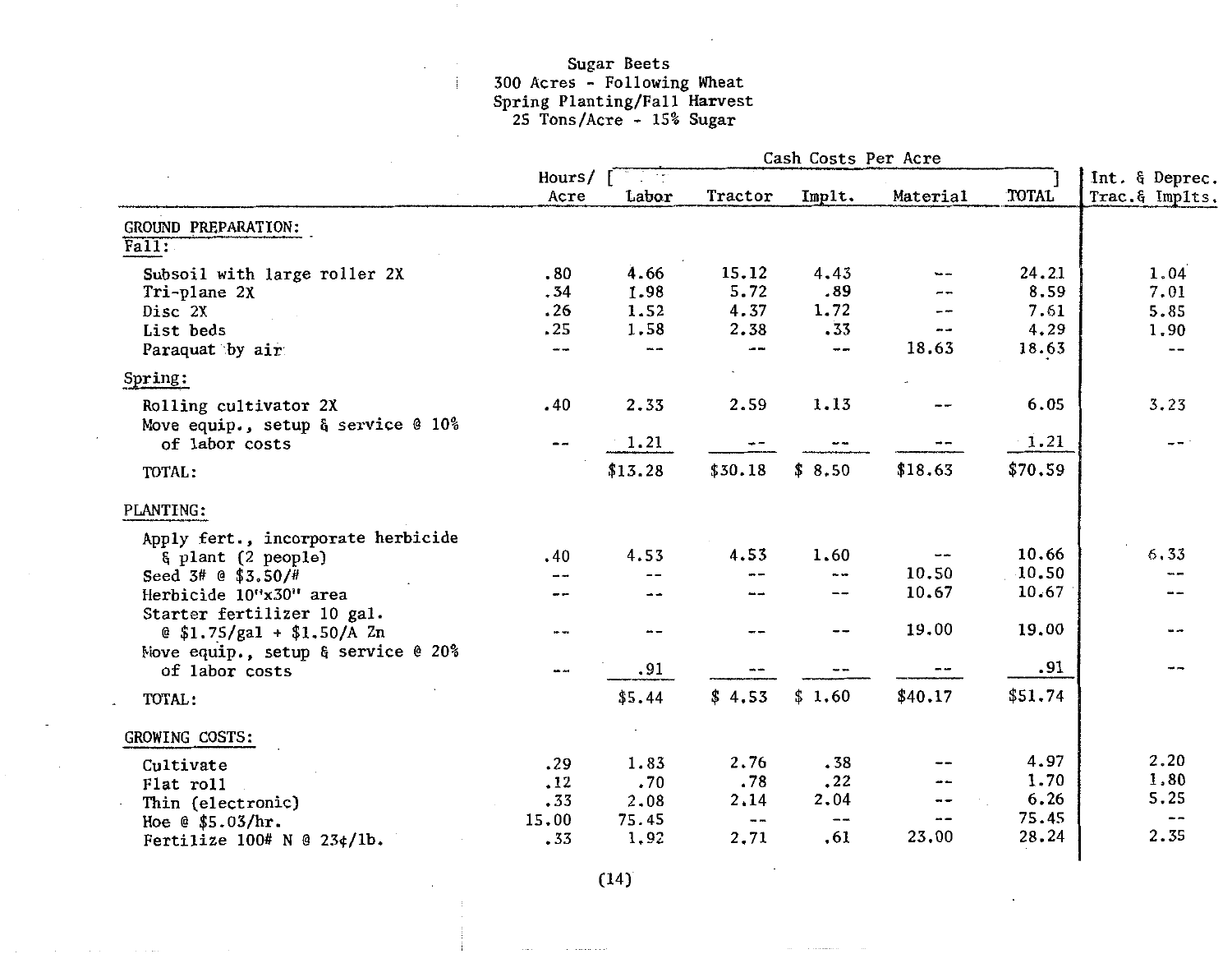|                                           | Cash Costs Per Acre      |                             |         |                          |               |              |                 |  |  |
|-------------------------------------------|--------------------------|-----------------------------|---------|--------------------------|---------------|--------------|-----------------|--|--|
|                                           | Hours/ [                 |                             |         |                          |               |              | Int. & Deprec.  |  |  |
|                                           | Acre                     | Labor                       | Tractor | Implt.                   | Material      | <b>TOTAL</b> | Trac. & Implts. |  |  |
| GROWING COSTS - cont.                     |                          |                             |         |                          |               |              |                 |  |  |
| Layby herbicide with rolling cultivator   | .25                      | 1.46                        | 2.06    | .85                      | 7.50          | 11.87        | 2.39            |  |  |
| Rolling cultivator                        | .20                      | 1.17                        | 1.64    | .57                      | m av          | 3.38         | 1.80            |  |  |
| Irrigate 7X @ 1.25 hrs/acre               | 8.75                     | 46.90                       | --      | $\sim$ $\sim$            | $-\,-$        | 46.90        | $- -$           |  |  |
| Water 4.5 acre/ft. @ \$13.83              | $-1$                     | $\rightarrow$ $\rightarrow$ | $- -$   | $\overline{\phantom{m}}$ | 62.24         | 62.24        |                 |  |  |
| Misc. equip. use (shovels, dams, etc.)    | سيب                      | $- -$                       | --      | $\sim$ $\sim$            | 2.00          | 2.00         | $- -$           |  |  |
| V ditch cut & fill 3X                     | .15                      | .95                         | 2.52    | .27                      | --            | 3.74         | 3.34            |  |  |
| Insect & disease control                  |                          |                             |         |                          |               |              |                 |  |  |
| Airplane $3-1/3$ X @ \$4.85/acre          | --                       |                             | --      | $\sim$ $\sim$            | 16.17         | 16.17        |                 |  |  |
| Cutworm bait $(1/3$ acres)                | مد مید                   |                             |         | $- -$                    | 6.40          | 6.40         |                 |  |  |
| Worms                                     |                          |                             |         | --                       | 10.55         | 10.55        |                 |  |  |
| Mildew 2X sulfur                          | --                       |                             | --      | $\blacksquare$           | 7.80          | 7.80         |                 |  |  |
| Move equip., setup & service @ 15%        |                          |                             |         |                          |               |              |                 |  |  |
| of labor costs (less hoeing, irrig.)      | $\overline{\phantom{a}}$ | 1.52                        | ---     |                          |               | 1.52         |                 |  |  |
| TOTAL:                                    |                          | \$133.98                    | \$14.61 | \$4.94                   | \$135.66      | \$289.19     |                 |  |  |
| MISC. GROWING COSTS:                      |                          |                             |         |                          |               |              |                 |  |  |
| Pickup and truck use                      |                          |                             |         |                          | 5.59          | 5.59         | 5.35            |  |  |
| Supervisors salaries, accounting,         |                          |                             |         |                          |               |              |                 |  |  |
| office expense                            |                          |                             | --      |                          | 29.44         | 29.44        | $- -$           |  |  |
| Building (taxes, ins., repairs)           |                          |                             | - -     | --                       | 1.18          | 1.18         | 6.68            |  |  |
| Misc. equipment use                       | --                       | .47                         | .52     | .54                      | $\sim$        | 1.53         | 2.14            |  |  |
| Production loan interest cost             | --                       | $- -$                       | --      | --                       | 36.98         | 36.98        | --              |  |  |
| Equipment loan interest cost              | $\rightarrow$            | $\sim$ $-$                  | 15.41   | $- -$                    | $\sim$ $\sim$ | 15.41        |                 |  |  |
|                                           |                          |                             |         |                          |               |              |                 |  |  |
| TOTAL:                                    |                          | .47<br>S.                   | \$15.93 | .54<br>\$                | \$73.19       | \$90.13      |                 |  |  |
| TOTAL PRODUCTION COSTS:                   |                          | \$153.17                    | \$65.25 | \$15.58                  | \$267.65      | \$501.65     |                 |  |  |
| HARVEST COSTS: (Custom)                   |                          |                             |         |                          |               |              |                 |  |  |
| Top $\xi$ dig $$2.00/t$ on x 25 ton       |                          |                             |         |                          |               | 50,00        |                 |  |  |
| $$2.10/ton \times 25 \text{ ton}$<br>Hau1 | an an                    |                             |         |                          | --            | 52.50        |                 |  |  |
| TOTAL HARVEST COSTS:                      |                          |                             |         |                          |               | \$102.50     |                 |  |  |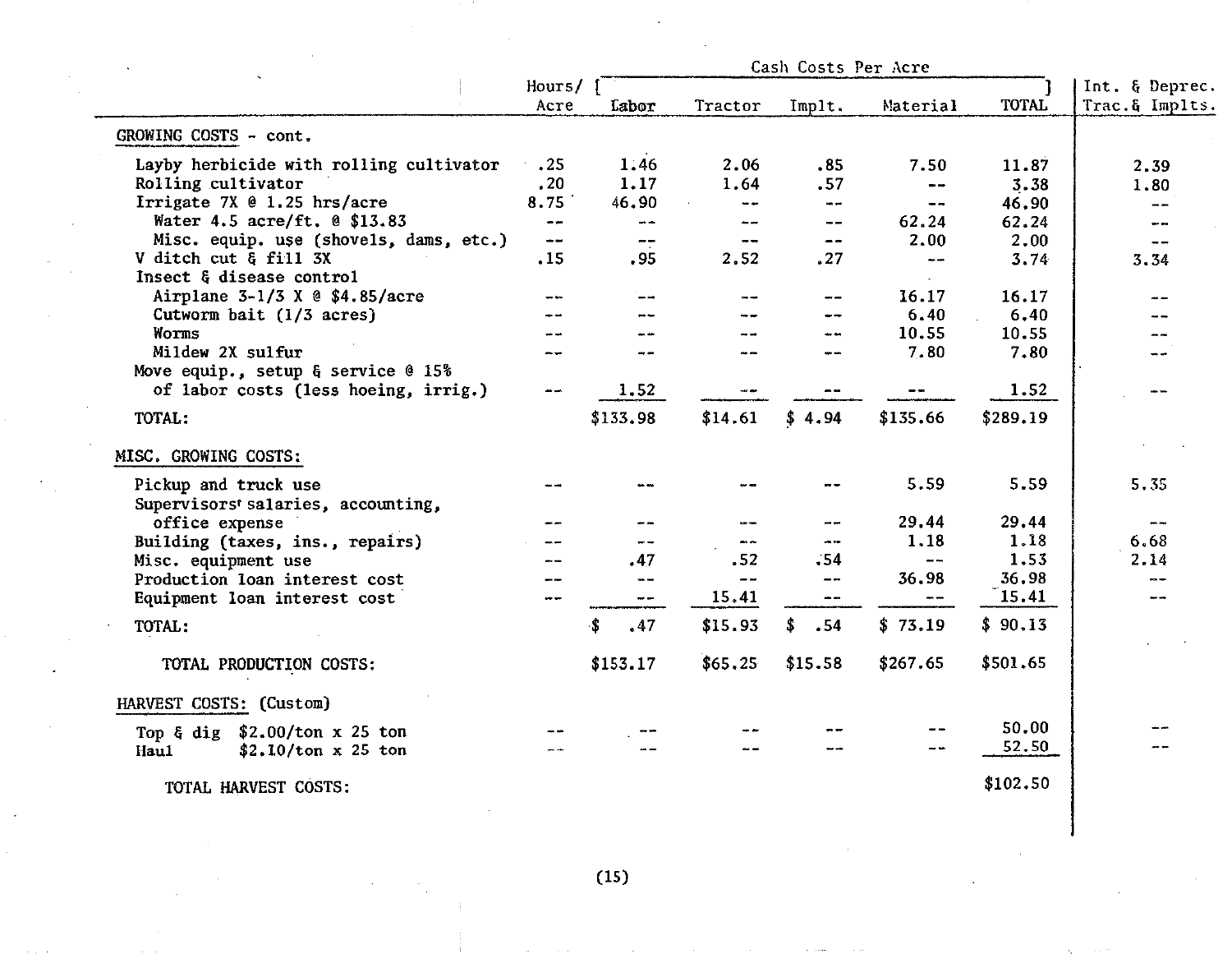|                                     |                                                                           |                                                                    |                              |         | Cash Costs Per Acre |          |                    |                                  |
|-------------------------------------|---------------------------------------------------------------------------|--------------------------------------------------------------------|------------------------------|---------|---------------------|----------|--------------------|----------------------------------|
|                                     |                                                                           | Hours/<br>Acre                                                     | Labor                        | Tractor | Implt.              | Material | <b>TOTAL</b>       | Int. & Deprec.<br>Trac. & Implt. |
| TOTAL COST OF PRODUCTION & HARVEST: | Land Rent - $20\frac{3}{5}$ x 25 ton @ \$33/ton                           |                                                                    |                              |         |                     |          | \$604.15<br>165.00 |                                  |
| TOTAL:                              |                                                                           |                                                                    |                              |         |                     |          | \$769.15           |                                  |
| INVESTMENT COSTS:                   |                                                                           |                                                                    |                              |         |                     |          |                    |                                  |
|                                     | Building (interest & depreciation)<br>Tractors & Implts. (Int. & deprec.) |                                                                    |                              |         |                     |          | 6.68<br>46.57      |                                  |
| TOTAL INVESTMENT COST:              |                                                                           |                                                                    |                              |         |                     |          | \$53.25            |                                  |
| TOTAL ALL COSTS/ACRE:               |                                                                           |                                                                    |                              |         |                     |          | \$822.40           |                                  |
| SUMMARY:                            | Cash Cost/A                                                               | Non-cash cost/A                                                    | <b>Total</b>                 |         |                     |          |                    |                                  |
| Growing<br>Harvest<br>Landowner     | \$501.65<br>102.50<br>165.00                                              | \$53.25                                                            | \$554.90<br>102.50<br>165.00 |         |                     |          |                    |                                  |
| Total:                              | \$769.15                                                                  | \$53.25                                                            | \$822,40                     |         |                     |          |                    |                                  |
|                                     |                                                                           | $\sqrt[6]{\text{ton} - 25 \text{ tons/acre} - 15\% \text{ sugar}}$ |                              |         |                     |          |                    |                                  |
| Growing<br>Harvest<br>Landowner     | \$20.07<br>4.10<br>6.60                                                   | 2.13<br>\$                                                         | \$22.20<br>4.10<br>6.60      |         |                     |          |                    |                                  |
| Total:                              | \$30.77                                                                   | 2.13<br>\$                                                         | \$32.90                      |         |                     |          |                    |                                  |
|                                     |                                                                           | $\frac{\sqrt{2}}{2}$ /ton - 30 tons/acre - 15% sugar               |                              |         |                     |          |                    |                                  |
| Growing<br>Harvest                  | \$16.72<br>4.10                                                           | \$1.78<br>$-$                                                      | \$18.50<br>4.10              |         |                     |          |                    |                                  |

Management fee @ 5% of gross income:

 $L$ andowner 6.60  $-$ Total:  $$27.42$   $$1.78$ 

(usual charge for management not included in this study)

 $\mathcal{L}_{\mathcal{A}}$ 

\$41.25/Acre

6.60 \$ 29.20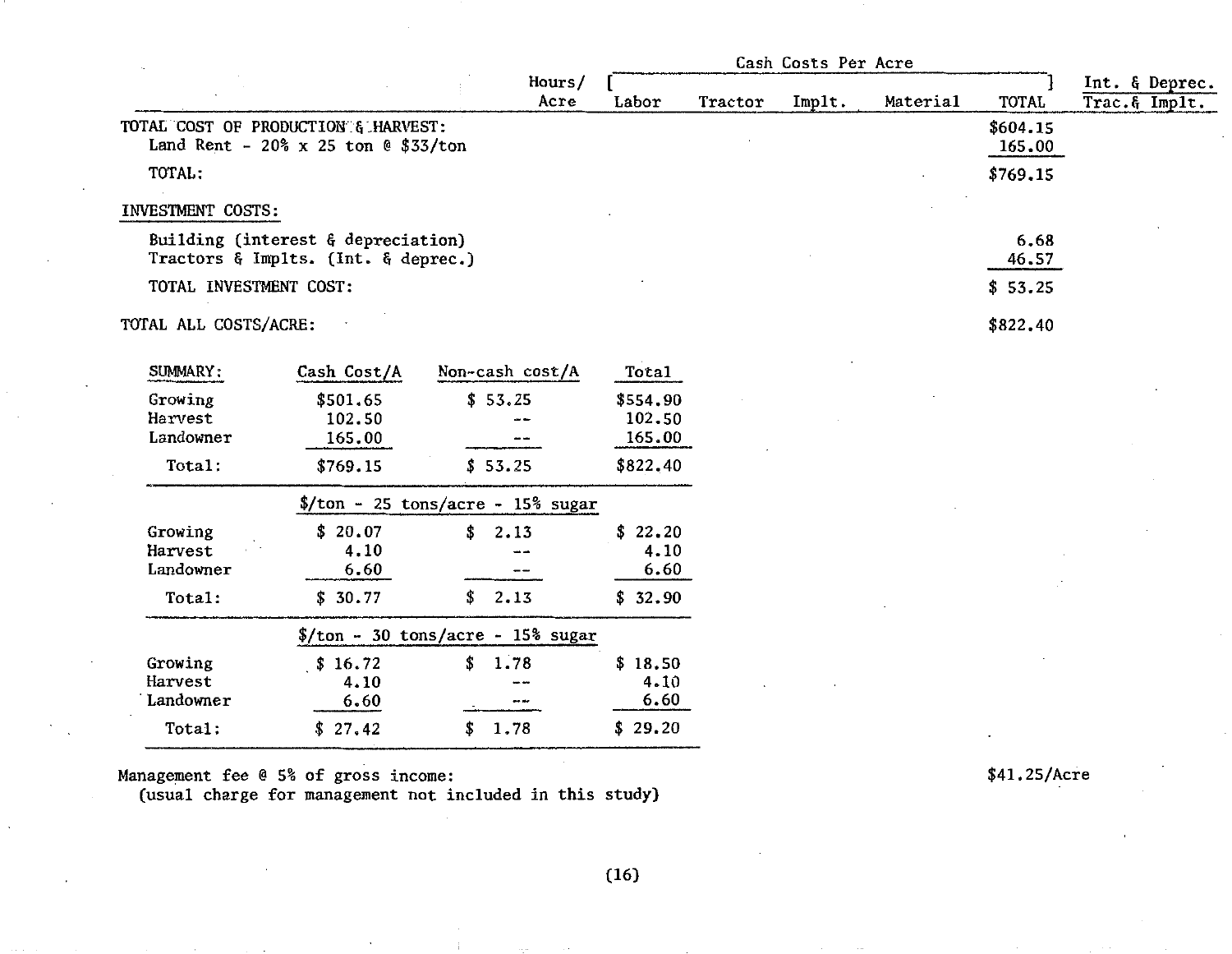# Tomatoes 24 tons/acre (5 year historical county average) 700 acres in rotation following wheat or corn (1/2 each) Two machine operation (both electronic)

|                                          | Cash Costs Per Acre      |         |                          |                             |                             |              |                                   |  |  |
|------------------------------------------|--------------------------|---------|--------------------------|-----------------------------|-----------------------------|--------------|-----------------------------------|--|--|
|                                          | Hours/ $\int$<br>Acre    | Labor   | Tractor                  | Implt.                      | Material                    | <b>TOTAL</b> | Int. & Deprec.<br>Trac. & Implts. |  |  |
| Seed Bed Preparation:                    |                          |         |                          |                             |                             |              |                                   |  |  |
| Fall Work:                               |                          |         |                          |                             |                             |              |                                   |  |  |
| Plow $1/2$ acres $\theta$ .4 hr/acre     | .20                      | 1.26    | 2.27                     | 1.40                        | --                          | 4.93         | 2.94                              |  |  |
| Laserplane 10% acres @ \$143/A custom    | $-$                      | $- -$   | $\overline{\phantom{a}}$ | $- -$                       | 14.30                       | 14.30        | $\overline{\phantom{a}}$          |  |  |
| Subsoil $1/2$ acres $2X$                 | .40                      | 2.33    | 7.56                     | 2.22                        | $\rightarrow$ $\rightarrow$ | 12.11        | 5.52                              |  |  |
| Tri-plane 2X                             | .34                      | 1.98    | 5.72                     | .89                         | $\rightarrow$               | 8.59         | 7.00                              |  |  |
| Disc $1/2X$                              | .07                      | .41     | 1.18                     | .46                         | $- -$                       | 2.05         | 1.57                              |  |  |
| List 1/2 acres fall season bedded        |                          |         |                          |                             |                             |              |                                   |  |  |
| Without nematicide 1/4 acres             | .06                      | .38     | .57                      | .08                         | $\overline{\phantom{m}}$    | 1.03         | .46                               |  |  |
| With nematicide $(1/4$ acres) $3/5$ area | .09                      | .57     | .86                      | .12                         | 12.84                       | 14.39        | .68                               |  |  |
| Fall applied herbicide 1/4 acres         | .03                      | .17     | .19                      | .04                         | 3.17                        | 3.57         | .17                               |  |  |
| Contact herbicide 3/4 acres by air       | --                       | $- -$   | --                       | --                          | 18.63                       | 18.63        | --                                |  |  |
| Spring Work:                             |                          |         |                          |                             |                             |              |                                   |  |  |
| Disc $1/2$ acres $2X$                    | .13                      | .76     | 2.19                     | .86                         | $- -$                       | 3.81         | 2,92                              |  |  |
| Swede harrow & roller 1/2 acres 2X       | .08                      | .47     | 1.34                     | .47                         | $\overline{a}$              | 2.28         | 2.45                              |  |  |
| List $1/2$ acres $\theta$ .26 hrs/acre   | .13                      | .82     | 1.24                     | .17                         | --                          | 2.23         | .99                               |  |  |
|                                          | .17                      | .99     | 1.39                     | .48                         | $- -$                       | 2.86         | 1.54                              |  |  |
| Rolling cultivator 1/2 acres 2X          |                          |         |                          |                             |                             |              |                                   |  |  |
| Move equip., setup & service @ 10%       |                          |         |                          |                             |                             | 1.01         |                                   |  |  |
| of labor costs                           | en an                    | 1.01    |                          |                             |                             |              |                                   |  |  |
| TOTAL:                                   |                          | \$11.15 | \$24.51                  | \$7.19                      | \$48.94                     | \$91.79      |                                   |  |  |
| Planting:                                |                          |         |                          |                             |                             |              |                                   |  |  |
| Incorporate herbicide, 40% of bed        | .04                      | 2.52    | 4.53                     | 1.60                        | 26.80                       | 35.45        | 6.33                              |  |  |
| Plant (double rows) two people           | .33                      | 3.74    | 3.14                     | 2.58                        | $\sim$ $\sim$               | $9 - 46$     | 4.20                              |  |  |
| Seed 40% hybrid @ \$180/# X 1/2#         | --                       | --      | $- -$                    | $\overline{\phantom{m}}$    | 36.00                       | 36.00        | --                                |  |  |
| 60% standard @ \$25/# X 1.75#            | $\overline{\phantom{a}}$ |         | $- -$                    | $\rightarrow$ $\rightarrow$ | 26.24                       | 26.25        | --                                |  |  |
| Fertilizer 18 gal.                       | $-1$                     | --      | --                       | $\overline{\phantom{m}}$    | 33.00                       | 33.00        | --                                |  |  |
| Move equip., setup & service @ 20%       |                          |         |                          |                             |                             |              |                                   |  |  |
| of labor costs                           | $- -$                    | 1.25    |                          |                             |                             | 1.25         |                                   |  |  |
| TOTAL:                                   |                          | \$7.51  | \$7.67                   | \$4.18                      | \$122.05                    | \$141.41     |                                   |  |  |
|                                          |                          |         | (17)                     |                             |                             |              |                                   |  |  |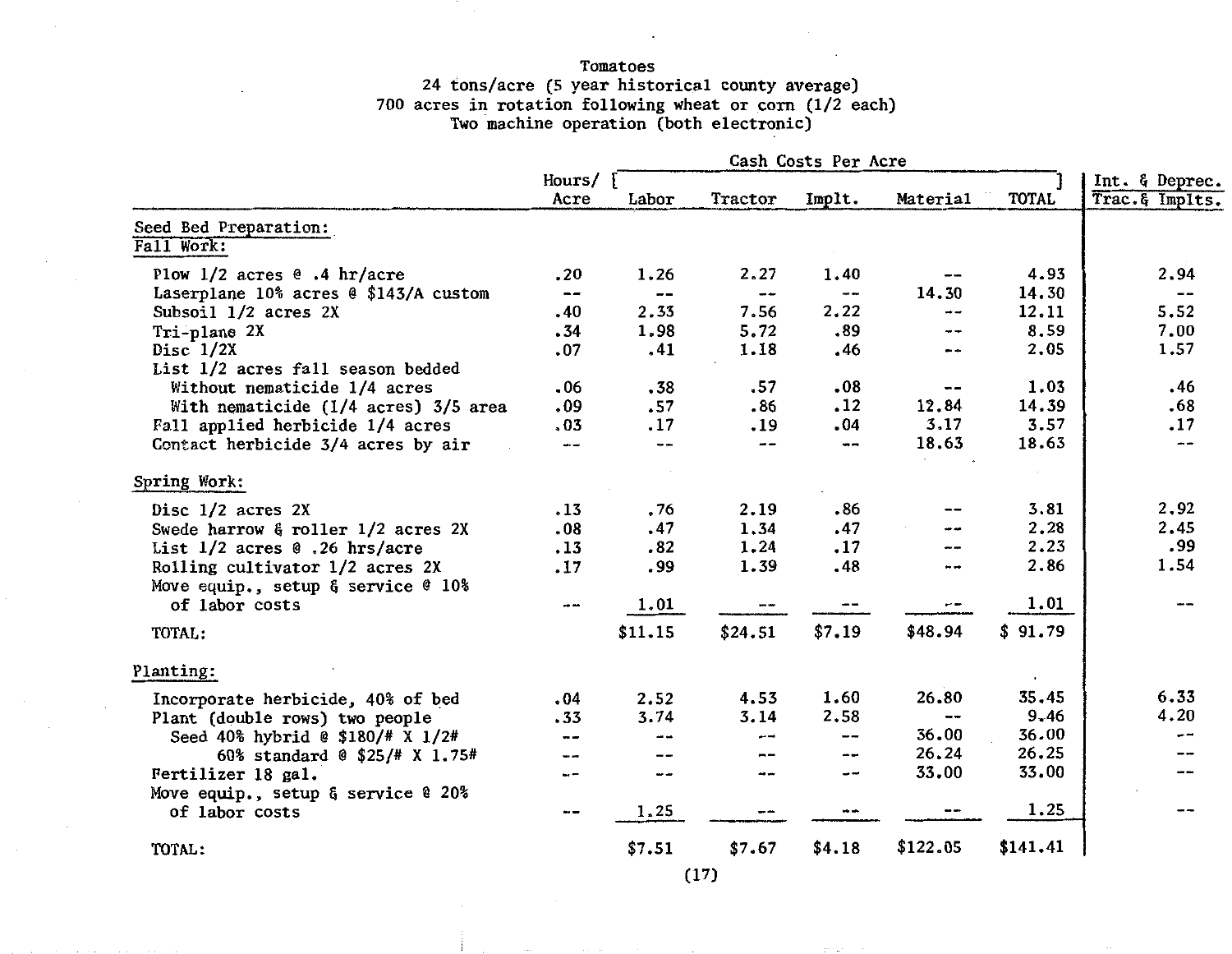| فتابهم والمراج<br>$\mathcal{T}_{\text{total}}$ |                            | Cash Costs Per Acre |                          |                                                   |                          |          |                |  |  |
|------------------------------------------------|----------------------------|---------------------|--------------------------|---------------------------------------------------|--------------------------|----------|----------------|--|--|
|                                                | Hours/                     |                     |                          |                                                   |                          |          | Int. & Deprec. |  |  |
|                                                | Acre                       | Labor               | Tractor                  | Implt.                                            | Material                 | TOTAL    | Trac. & Implt. |  |  |
| GROWING COSTS:                                 |                            |                     |                          |                                                   |                          |          |                |  |  |
|                                                |                            |                     |                          |                                                   |                          |          |                |  |  |
| Cultivate                                      | .25                        | 1.58                | 2.38                     | .33                                               |                          | 4.29     | 1.90           |  |  |
| Thin (electronic) non-hybrid 60%               |                            |                     |                          |                                                   |                          |          |                |  |  |
| @.33 hr/acre                                   | .20                        | 1.26                | 1.29                     | 1.23                                              |                          | 3.78     | 3.19           |  |  |
| Hoe                                            | $\overline{\phantom{a}}$ . | 60.00               | $\overline{\phantom{m}}$ | $\overline{\phantom{m}}$                          | --                       | 60.00    | $\sim$         |  |  |
| Fertilize $100#$ N @ 23¢/#                     | .33                        | 2.08                | 2.71                     | .61                                               | 23,00                    | 28.40    | 2,35           |  |  |
| V ditch (open & close) 3X                      | .15                        | .95                 | 2.52                     | .27                                               | $\sim$ $\sim$            | 3.74     | 3.35           |  |  |
| Irrigate 7X @ 1.25 hr/acre                     | 8.75                       | 46.90               | --                       | $- -$                                             | $-$                      | 46.90    | $\sim$ $\sim$  |  |  |
| Water 4 acre ft. @ \$13.83                     | $- -$                      | $\sim$ $\sim$       | --                       | $\ddotsc$                                         | 55.32                    | 55.32    |                |  |  |
| Misc. equip. (shovels, dams)                   | $\sim$ $\sim$              | $-1$                | $- -$                    | $\overline{\phantom{m}}$ $\overline{\phantom{m}}$ | 2.00                     | 2.00     | $- -$          |  |  |
| Sprinkle for germination 1/2 acres 2X          | $\overline{\phantom{m}}$   | 6.73                | $- +$                    | 7.42                                              | $\ldots$ $\ldots$        | 14.15    | 21.77          |  |  |
| Layby herbicide                                | .40                        | 2.52                | 4.53                     | 1.60                                              | 7.50                     | 16.15    | 6.33           |  |  |
| Cultivate                                      | .29                        | 1.83                | 2.38                     | .38                                               | $ -$                     | 4.59     | 1.92           |  |  |
| Cultivate w/hi crop                            | .33                        | 2.08                | 2.71                     | .43                                               | $- -$                    | 5.22     | 2.18           |  |  |
| Vine trainer                                   | .13                        | .82                 | 1.07                     | .11                                               | $\overline{\phantom{a}}$ | 2.00     | 1.26           |  |  |
|                                                |                            |                     |                          |                                                   |                          |          |                |  |  |
| Growing Costs-Insect Control:                  |                            |                     |                          |                                                   |                          |          |                |  |  |
| Airplane application 3.5X @ \$4.85             |                            |                     | $- -$                    | $\sim$ $-$                                        | 16.98                    | 16,98    |                |  |  |
| Flea beetle control 1/4 acres                  |                            |                     |                          | $- -$                                             | 1.36                     | 1.36     |                |  |  |
| Bait cutworms 1/4 acres                        |                            | --                  | --                       | $- -$                                             | 4.80                     | 4.80     |                |  |  |
| Worm control 2X                                |                            | --                  | --                       | --                                                | 37.39                    | 37.39    |                |  |  |
| Sulfur dust 35#                                |                            |                     | --                       | $-$                                               | 4.55                     | 4.55     |                |  |  |
| Mold control applied with insecticide          |                            |                     | $\sim$                   |                                                   |                          |          |                |  |  |
| $1/3$ acres 1X                                 | --                         | --                  | --                       | $- -$                                             | 5.84                     | 5.84     | --             |  |  |
| $1/3$ acres $2X$                               | $- -$                      | $- -$               | $- -$                    | $- -$                                             | 11.69                    | 11.69    |                |  |  |
| Ethephon 1/5 acres                             | .01                        | .63                 | .65                      | .12                                               | 6,00                     | 7.40     | $- -$          |  |  |
| Whitewash 1/5 acres (custom)                   | --                         | --                  | --                       | $- -$                                             | 6,30                     | 6.30     | .57            |  |  |
| Move equip., setup & service @ 15%             |                            |                     |                          |                                                   |                          |          |                |  |  |
| of labor costs (less hoeing & irrig.)          |                            | 2.06                |                          |                                                   |                          | 2.06     |                |  |  |
|                                                |                            |                     |                          |                                                   | \$182.73                 | \$344.91 |                |  |  |
| <b>TOTAL</b>                                   |                            | \$129.44            | \$20.24                  | \$12.50                                           |                          |          |                |  |  |
| Miscellaneous Costs:                           |                            |                     |                          |                                                   |                          |          |                |  |  |
|                                                |                            |                     |                          |                                                   | 5.95                     | 5.95     | 5.69           |  |  |
| Pickup and truck use                           |                            |                     |                          |                                                   |                          |          |                |  |  |
| Supervisors' salaries, accounting,             |                            |                     |                          |                                                   | 31.33                    | 31.33    |                |  |  |
| office expense                                 |                            |                     |                          |                                                   |                          |          |                |  |  |

 $\overline{\phantom{a}}$ 

(18)

 $\sim 10^6$ 

ł

 $\mathcal{L}^{\text{max}}(\mathcal{L}^{\text{max}},\mathcal{L}^{\text{max}})$ 

 $\sim$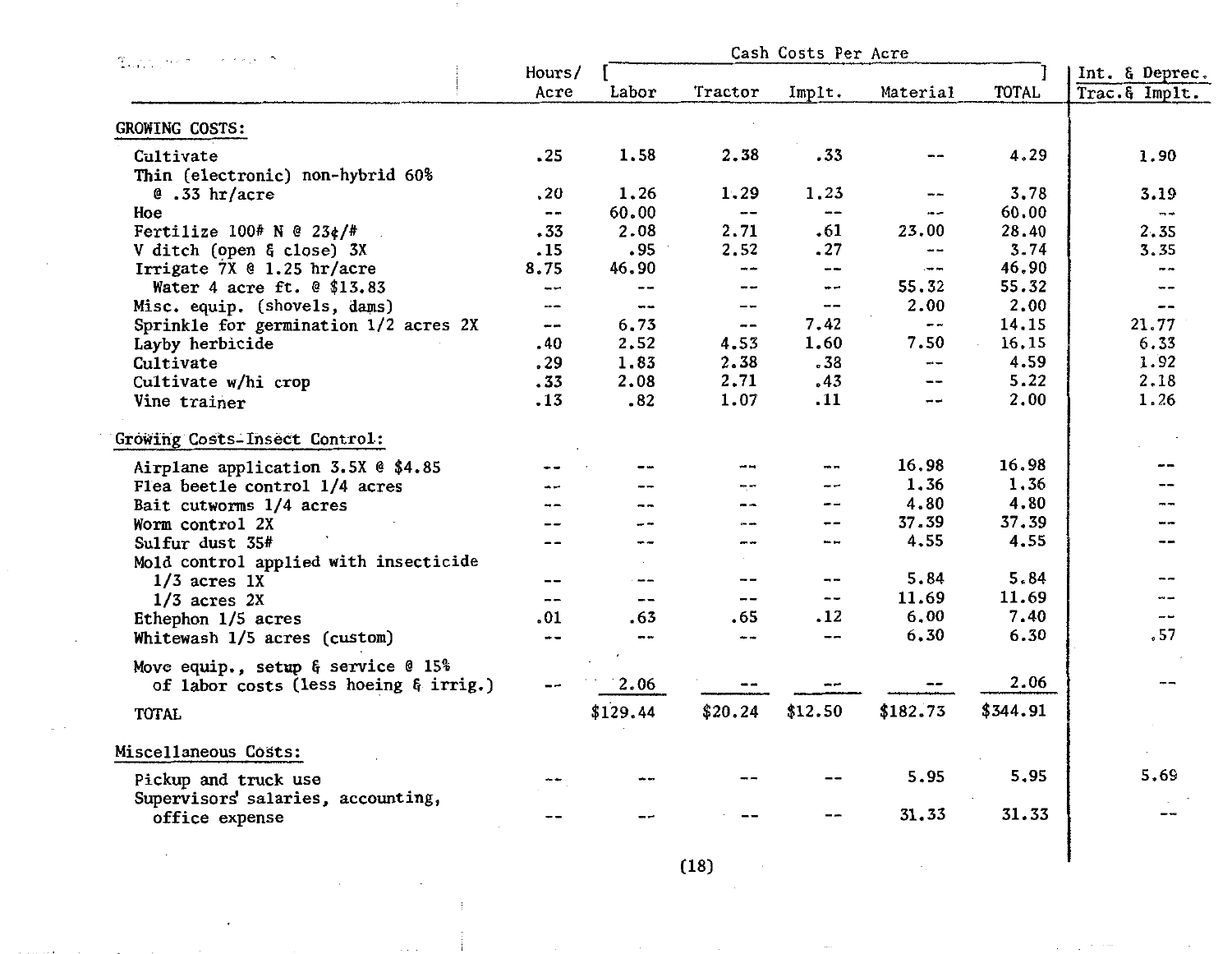| Hours/<br>Acre<br>--<br>--<br>m m | Labor<br>.50<br>$- -$                                                           | Tractor<br>.55                | Implt.<br>.57            | Material                 | <b>TOTAL</b>                                                        | Int. & Deprec.<br>Trac.& Implt.                                                                                                   |
|-----------------------------------|---------------------------------------------------------------------------------|-------------------------------|--------------------------|--------------------------|---------------------------------------------------------------------|-----------------------------------------------------------------------------------------------------------------------------------|
|                                   |                                                                                 |                               |                          |                          |                                                                     |                                                                                                                                   |
|                                   |                                                                                 |                               |                          |                          |                                                                     |                                                                                                                                   |
|                                   |                                                                                 |                               |                          | --                       | 1.62                                                                | 2.29                                                                                                                              |
|                                   |                                                                                 | $- -$                         | $-$                      | .79                      | .79                                                                 | 4.45                                                                                                                              |
|                                   | --                                                                              | $\overline{a}$                | --                       | 33.56                    | 33.56                                                               | $- +$                                                                                                                             |
|                                   | $\overline{\phantom{m}}$                                                        | 21.45                         | $\tilde{\phantom{a}}$    | $-1$                     | 21.45                                                               |                                                                                                                                   |
|                                   | .50                                                                             | \$22.00                       | \$.57                    | \$71.63                  | \$94.70                                                             |                                                                                                                                   |
|                                   | \$148.60                                                                        | \$74.42                       | \$24.44                  | \$425.35                 | \$672.81                                                            |                                                                                                                                   |
|                                   |                                                                                 |                               |                          |                          |                                                                     |                                                                                                                                   |
| 1.07                              | $\mathbf{m}$                                                                    | 25.97                         |                          | --                       | 25.97                                                               | 64.40                                                                                                                             |
| .36                               | $- -$                                                                           | 20.73                         | $\overline{\phantom{a}}$ | --                       | 20.73                                                               | 32.54                                                                                                                             |
|                                   |                                                                                 |                               |                          |                          |                                                                     | $- -$                                                                                                                             |
|                                   |                                                                                 | $\sim$ $\sim$                 |                          |                          |                                                                     | --                                                                                                                                |
|                                   | $\overline{\phantom{a}}$                                                        | $\sim$                        |                          | --                       |                                                                     | .73                                                                                                                               |
|                                   |                                                                                 |                               |                          |                          |                                                                     |                                                                                                                                   |
| 1.07                              | 12.48                                                                           | 20.33                         |                          | --                       | 32.81                                                               | 14.10                                                                                                                             |
|                                   |                                                                                 |                               |                          |                          |                                                                     |                                                                                                                                   |
| .36                               |                                                                                 |                               | --                       | ---                      |                                                                     | 2.61                                                                                                                              |
|                                   |                                                                                 |                               |                          |                          |                                                                     |                                                                                                                                   |
|                                   | $- -$                                                                           | --                            |                          |                          |                                                                     | 3.53                                                                                                                              |
|                                   | $- -$                                                                           | $\cdots$                      |                          | $-$                      |                                                                     | .96                                                                                                                               |
| --                                | --                                                                              | ÷-                            | $\sim$ $\sim$            |                          |                                                                     | $-1$                                                                                                                              |
| ---                               | $-$                                                                             |                               | $-1$                     |                          |                                                                     | --                                                                                                                                |
| $ -$                              | $-1$                                                                            | --                            | --                       |                          |                                                                     |                                                                                                                                   |
| --                                | --                                                                              | $-$                           | --                       |                          |                                                                     | $-$                                                                                                                               |
|                                   |                                                                                 |                               |                          |                          |                                                                     |                                                                                                                                   |
| --                                | $\blacksquare$<br><br>An                                                        |                               |                          |                          |                                                                     |                                                                                                                                   |
| --                                | $-\cdot$                                                                        | -- --                         |                          |                          |                                                                     |                                                                                                                                   |
| 1.43                              | 6.71                                                                            | --                            | --                       | $- -$                    |                                                                     |                                                                                                                                   |
|                                   |                                                                                 |                               |                          |                          |                                                                     | 2.85                                                                                                                              |
|                                   |                                                                                 |                               |                          |                          |                                                                     |                                                                                                                                   |
|                                   |                                                                                 |                               |                          |                          |                                                                     | $- -$                                                                                                                             |
| $\overline{\phantom{a}}$          |                                                                                 |                               | $- -$                    |                          |                                                                     | 2.23                                                                                                                              |
| $\cdots$                          |                                                                                 |                               |                          | $- +$                    |                                                                     | 1.13                                                                                                                              |
|                                   | 1.43<br>1.43<br>1.43<br>.10<br>.52<br>Reject loads 1.0% of harvest (no re-sort) | 10.07<br>43.16<br>2.10<br>.25 | 4.08<br>.28<br>(19)      | .92<br>.39<br>.35<br>.29 | 2.22<br>1.38<br>.34<br>4.08<br>5.78<br>1.85<br>2.98<br>15.67<br>.39 | 10.07<br>43.16<br>.92<br>6.18<br>.39<br>.35<br>2.22<br>1.38<br>.34<br>4.08<br>5.78<br>1.85<br>6.71<br>2,98<br>15.67<br>.39<br>.82 |

 $\label{eq:2} \begin{aligned} \mathcal{L}_{\text{max}}(\mathbf{r}) = \mathcal{L}_{\text{max}}(\mathbf{r}) \end{aligned}$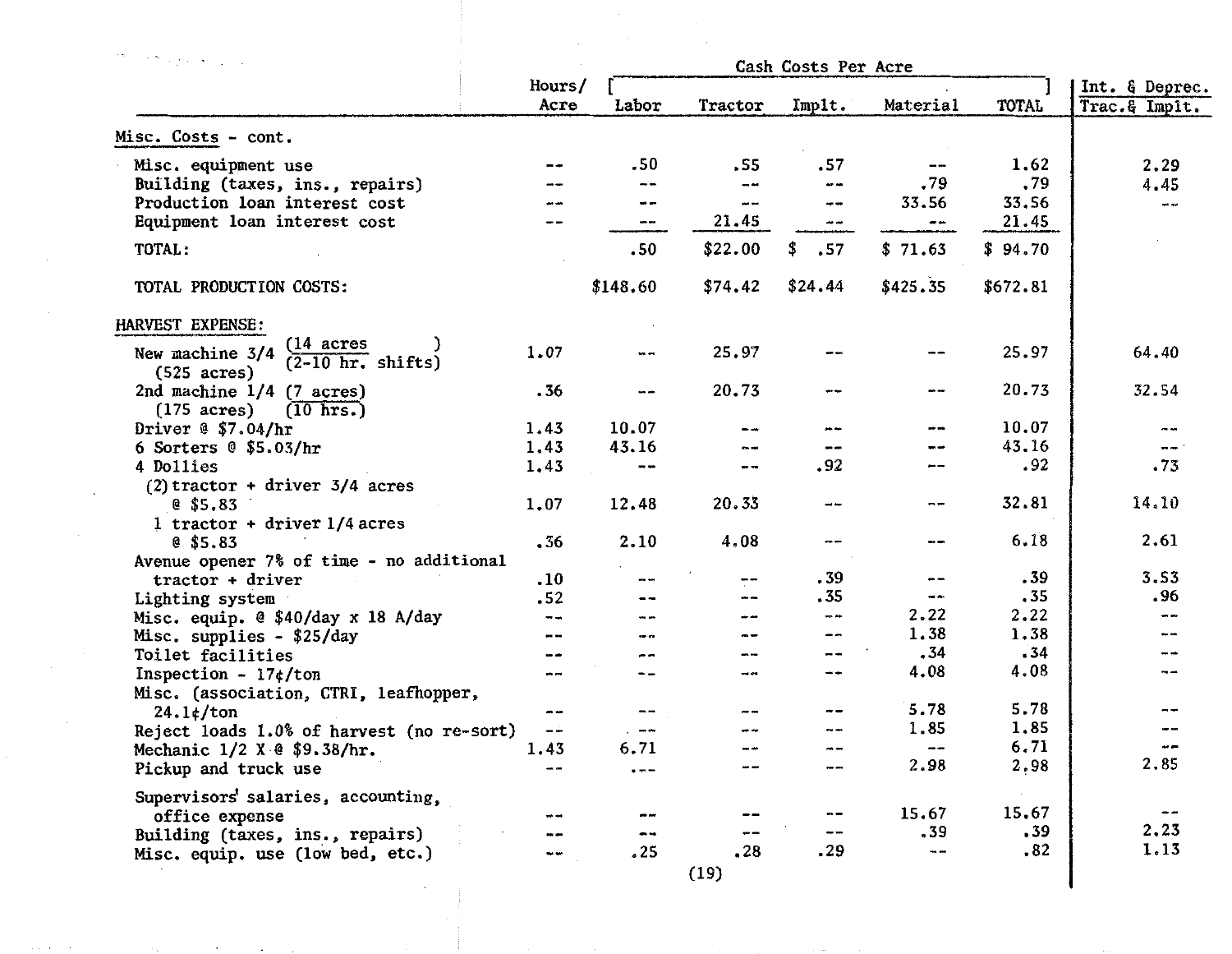|                                                                                                                          |                                |                 |                    | Cash Costs Per Acre                    |                            |                                  |                                  |
|--------------------------------------------------------------------------------------------------------------------------|--------------------------------|-----------------|--------------------|----------------------------------------|----------------------------|----------------------------------|----------------------------------|
|                                                                                                                          | Hours/<br>Acre                 | Labor           | Tractor            | Implt.                                 | Material                   | TOTAL                            | Int. & Deprec.<br>Trac. & Implt. |
| Harvest Expense - cont.<br>Equip. loan interest cost<br>Move equip., setup, service & clean                              |                                |                 | 20.12              |                                        |                            | 20.12                            |                                  |
| @ 15% of labor costs (less sorters)<br>TOTAL CASH HARVEST COSTS:                                                         |                                | 4.70<br>\$79.47 | \$91.51            | \$1.95                                 | \$34.69                    | 4,70<br>\$207.62                 |                                  |
| <b>Total Harvest Costs</b><br>Cash Harvest Costs<br>Equip. (Int. & Deprec.)<br>Total:                                    | \$207.62<br>104.96<br>\$312.58 |                 |                    |                                        |                            |                                  |                                  |
| Total Cash Cost Production & Harvest<br>Landlord share $(17\frac{2}{3} \times $55/ton \times 24 \text{ tons})$<br>TOTAL: |                                |                 |                    |                                        |                            | \$880.43<br>224.40<br>\$1,104.83 |                                  |
| Investment Costs:<br>Buildings (interest & deprec.)<br>Tractors & implts. (int. & deprec.)<br>TOTAL:                     |                                |                 |                    |                                        |                            | 6.68<br>170.85<br>177.53         |                                  |
| TOTAL ALL COSTS PER ACRE:                                                                                                |                                |                 |                    |                                        |                            | \$1,282.36                       |                                  |
| SUMMARY:                                                                                                                 |                                |                 |                    |                                        |                            |                                  |                                  |
| \$/Acre @ 24 tons/acre                                                                                                   |                                |                 |                    | $\sqrt[3]{\text{ Ton}}$ - 24 tons/acre |                            |                                  |                                  |
| Non-Cash<br>Cash<br>672.81<br>\$72.57<br>Growing<br>207.62<br>104.96<br>Harvest                                          | Total<br>\$745.38<br>312.58    |                 | Growing<br>Harvest | Cash<br>\$28.04<br>8.65                | Non-Cash<br>\$3.02<br>4.37 | Total<br>\$31.06<br>13.02        |                                  |
| Landlord<br>224.40                                                                                                       | 224.40                         |                 | Landlord           | 9.35                                   | $-$                        | 9.35                             |                                  |
| \$177.53<br>\$1,104.83<br>Total:                                                                                         | \$1,282.36                     |                 | Total:             | \$46.04                                | \$7.39                     | \$53.43                          |                                  |
| Dollars Per Ton<br>20 ton                                                                                                | $25$ ton                       | $30$ ton        |                    |                                        |                            |                                  |                                  |
| \$33.64<br>Cash growing costs                                                                                            | \$26.91                        | \$22.43         |                    |                                        |                            |                                  |                                  |
| 3.63<br>Non-cash growing costs                                                                                           | 2.90                           | 2.42            |                    |                                        |                            |                                  |                                  |
| Cash harvest costs<br>8.87<br>5.25<br>Non-cash harvest costs                                                             | 8.61<br>4.20                   | 8.58<br>3.50    |                    |                                        |                            |                                  |                                  |
| 9.35<br>Landlord - $17\%$ @ \$55/ton                                                                                     | 9.35                           | 9.35            |                    |                                        |                            |                                  |                                  |
| \$60.74<br>Total                                                                                                         | \$51,97                        | \$46.28         |                    |                                        |                            |                                  |                                  |

·Management fee @ 5% of gross income

(usual charge for management not included in this study,) (20)

\$66,00/A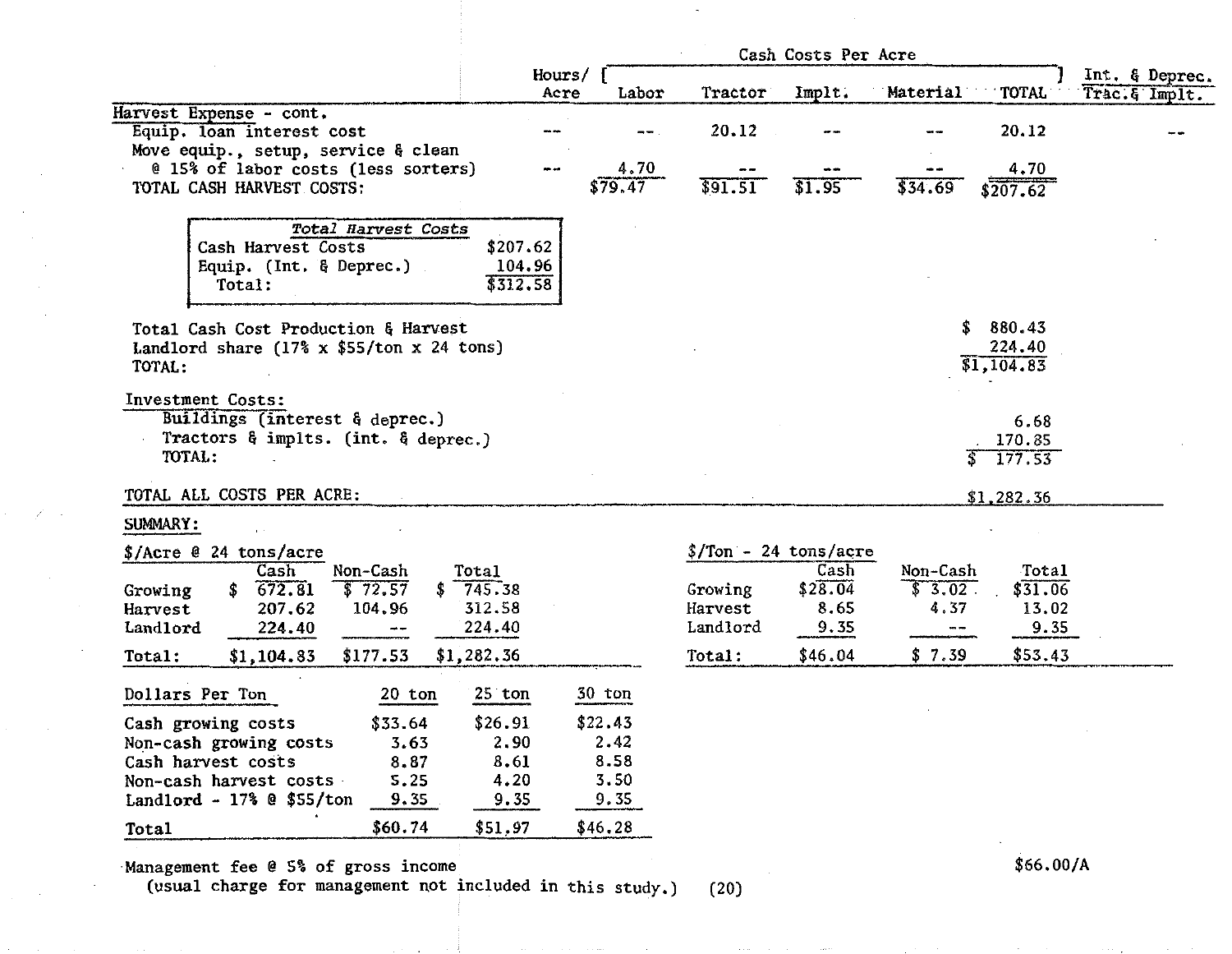# 900 Acres Following Tomatoes, Corn or Alfalfa on a 2,900 Acre Farm Lease Basis - 40% of Gross Sales to Landlord Yield - 5,500 Lbs/Acre

|                                                |               |               |                | Cash Costs Per Acre      |                          |              |                 |
|------------------------------------------------|---------------|---------------|----------------|--------------------------|--------------------------|--------------|-----------------|
|                                                | Hours/ $\int$ |               |                |                          |                          |              | Int. & Deprec.  |
|                                                | Acre          | Labor         | Tractor        | Implt.                   | Material                 | <b>TOTAL</b> | Trac. & Implts. |
| Seed Bed Preparation:                          |               |               |                |                          |                          |              |                 |
| Disc 2X                                        | .26           | 1.52          | 4.37           | 1.72                     | an an                    | 7.61         | 5.85            |
| Fertilize (1/2 acreage)                        | .05           | .29           | .84            | $\overline{\phantom{m}}$ | $-$ and $-$              | 1.13         | .85             |
| Rent tag-a-long @ \$2.00/acre                  | $\sim$ $-$    | $- -$         | $-1$           | $\overline{\phantom{m}}$ | 1.00                     | 1.00         | $- -$           |
| Nitrogen 100 1bs N @ $23¢/1b$ .                | $\sim$ $\sim$ | $\frac{1}{2}$ | $\sim$ $\sim$  | $\sim$ $\sim$            | 11.50                    | 11.50        | $\sim$ $\sim$   |
| Ridge for irrigation (1/2 acreage)             | .03           | .19           | .34            | .17                      | aa aa                    | .70          | 1.20            |
| List up beds $(1/2 \text{ acreage})$           | .13           | .76           | 1.24           | .17                      | m m                      | 2.17         | .99             |
| Harrow & roll                                  | .08           | .47           | 1.34           | .46                      | $\sim$                   | 2.27         | 2.45            |
| Move equip., setup & service @ 10%             |               |               |                |                          |                          |              |                 |
| of labor costs                                 | .06           | .32           |                |                          |                          | .32          |                 |
| TOTAL:                                         |               | \$3.55        | \$8.13         | \$2.52                   | \$12.50                  | \$26.70      |                 |
| Planting:                                      |               |               |                |                          |                          |              |                 |
| Drill & fertilize                              | .13           | .82           | .84            | 1.16                     | $\sim$ $\rightarrow$     | 2,82         | 2.68            |
| Seed 120 lbs @ \$12/cwt                        | $\sim$ $-$    |               |                | $\sim$                   | 14.40                    | 14.40        |                 |
| Starter fertilizer N+P 80 lbs.                 |               |               |                |                          |                          |              |                 |
| $0\ 13.6$ \$/1b                                | $-1$          |               |                | $\ddotsc$                | 10.88                    | 10.88        |                 |
| Move equip., setup & service @ 20%             |               |               |                |                          |                          |              |                 |
| of labor costs                                 | .03           | .16           |                |                          |                          | .16          |                 |
| TOTAL:                                         |               | \$<br>.98.    | \$<br>.84      | \$1.16                   | \$25.28                  | \$28,26      |                 |
| Growing Costs:                                 |               |               |                |                          |                          |              |                 |
| Herbicide - ground rig $(1/4$ acreage)         | .04           | .23           | .26            | .03                      | $\overline{\phantom{a}}$ | .52          | .20             |
| Airplane (1/4 acreage)                         | --            |               | - -            | es qu                    | 1.13                     | 1.13         |                 |
| $2,4-D$ Amine @ 10 oz. $(1/2 \text{ arcrage})$ | --            | $- -$         | $\blacksquare$ | --                       | .94                      | .94          |                 |
| Aphid control (1/10 acreage)                   |               |               |                |                          |                          |              |                 |
| Material                                       | $\frac{1}{2}$ |               |                | ÷.                       | .34                      | .34          |                 |
| Airplane                                       | --            |               |                | --                       | .45                      | .45          |                 |
| Fertilize - topdress $(1/2 \text{ arcrage})$   |               |               |                |                          |                          |              |                 |
| 60 lbs N $\theta$ . 34 $\frac{1}{2}$ 1b.       |               |               |                | $\sim$ $\sim$            | 10.20                    | 10,20        |                 |
| Airplane                                       |               |               |                | --                       | 2.25                     | 2.25         |                 |
|                                                |               |               | (21)           |                          |                          |              |                 |

Wheat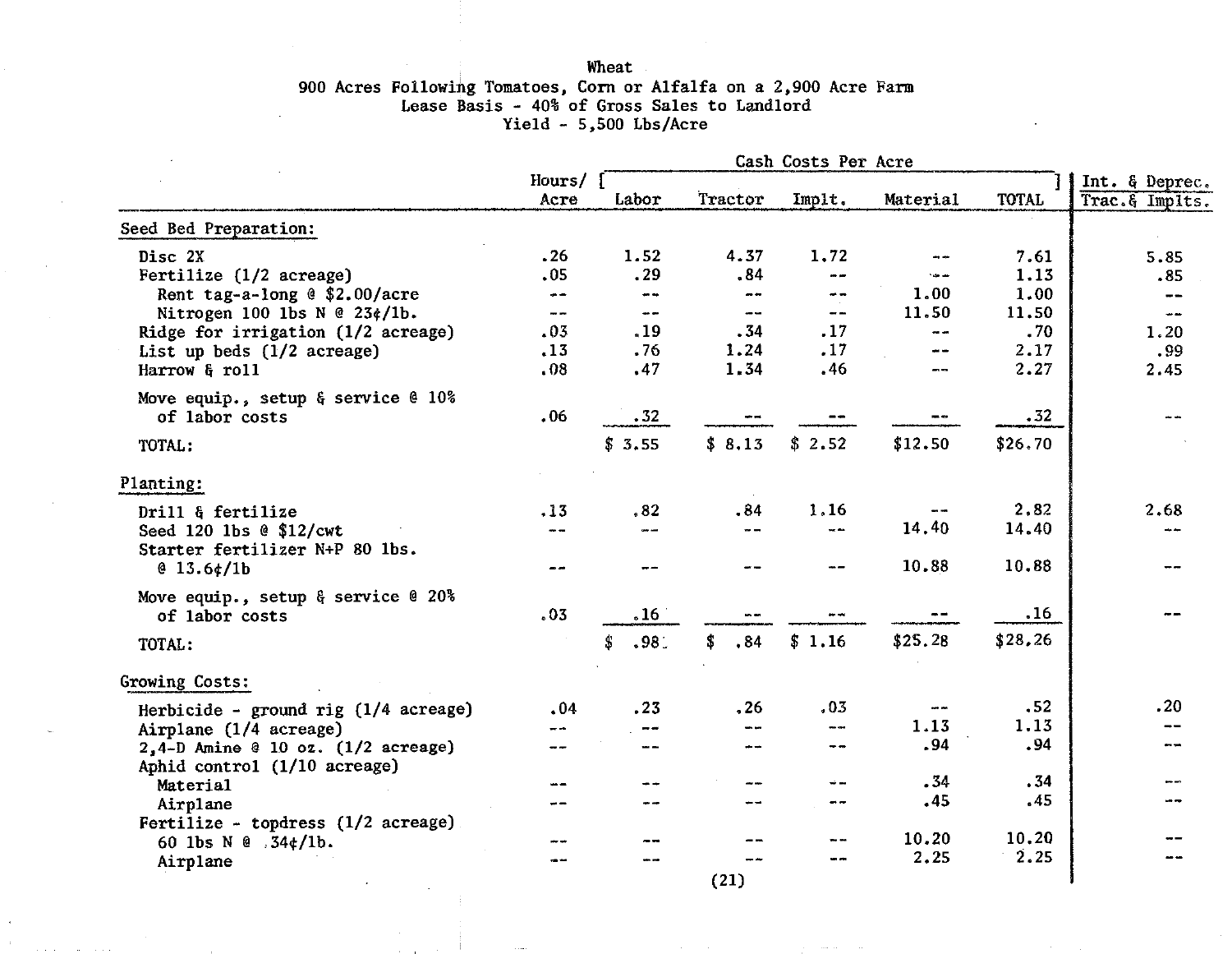| $\sigma_{\rm{eff}}$ , $\sigma_{\rm{eff}}$ , $\sigma_{\rm{eff}}$ , and                                                                                                                                                               |                                                  |                                   |                                              |                                                                                |                                                                                      |                                                          |                                  |
|-------------------------------------------------------------------------------------------------------------------------------------------------------------------------------------------------------------------------------------|--------------------------------------------------|-----------------------------------|----------------------------------------------|--------------------------------------------------------------------------------|--------------------------------------------------------------------------------------|----------------------------------------------------------|----------------------------------|
|                                                                                                                                                                                                                                     | Hours/<br>Acre                                   | Labor                             | Tractor                                      | Implt.                                                                         | Material                                                                             | <b>TOTAL</b>                                             | Int. & Deprec.<br>Trac. & Implt. |
|                                                                                                                                                                                                                                     |                                                  |                                   |                                              |                                                                                |                                                                                      |                                                          |                                  |
| Growing Costs - cont.                                                                                                                                                                                                               |                                                  |                                   |                                              |                                                                                |                                                                                      |                                                          |                                  |
| Ditch (open & close)<br>Irrigate @ 1.25 hrs/acre<br>Water 1/4 acre ft. @ \$8.50<br>1/4 acre ft. well @ \$19.16                                                                                                                      | .05<br>1.25<br>$-$<br>--                         | .29<br>6.70<br>— <b>—</b>         | .84<br>$-1$                                  | .09<br>$\blacksquare$                                                          | 2.13<br>4.79                                                                         | 1.22<br>6.70<br>2.13<br>4.79                             | 1.11<br>$\overline{\phantom{a}}$ |
| Move equip., setup & service @ 15%<br>of labor costs                                                                                                                                                                                | .01                                              | .08                               |                                              |                                                                                | .08                                                                                  | .08                                                      |                                  |
| TOTAL:                                                                                                                                                                                                                              |                                                  | \$7.30                            | \$1.10                                       | \$<br>.12                                                                      | \$22.23                                                                              | \$30.75                                                  |                                  |
| Miscellaneous Costs:                                                                                                                                                                                                                |                                                  |                                   |                                              |                                                                                |                                                                                      |                                                          |                                  |
| Supervisors salaries, accounting,<br>office expense<br>Production loan interest cost<br>Pickup and truck use<br>Misc. equipment use<br>Equipment loan interest cost<br>Buildings (taxes, ins., repairs)<br>TOTAL:<br>Harvest Costs: | $- -$<br>$- -$<br>--<br>$\overline{\phantom{a}}$ | --<br>.22<br>--<br>ł<br>\$<br>.22 | $= -$<br>2.61<br>.24<br>--<br>$-1$<br>\$2.85 | $\overline{\phantom{a}}$<br>.29<br>--<br>$\overline{\phantom{a}}$<br>\$<br>.29 | --<br>--<br>$\blacksquare$<br>$\overline{\phantom{a}}$<br>\$<br>$\ddot{\phantom{a}}$ | 13.74<br>10.85<br>2.61<br>.75<br>9.33<br>1.18<br>\$38.46 | 2.50<br>.99                      |
| Combine<br>Bankout wagon<br>TOTAL:                                                                                                                                                                                                  | .25<br>.25                                       | 1.58<br>1.46<br>\$3.04            | 7.84<br>.84<br>\$8.68                        | $\overline{\phantom{m}}$<br>.19<br>.19<br>\$                                   | \$<br>--                                                                             | 9.42<br>2.49<br>\$11.91                                  | 11.44<br>1.34                    |
| Post Harvest Costs:                                                                                                                                                                                                                 |                                                  |                                   |                                              |                                                                                |                                                                                      |                                                          |                                  |
| Stubble disc                                                                                                                                                                                                                        | .22                                              | 1.28                              | 3.70                                         | 2.06                                                                           |                                                                                      | 7.04                                                     | 5.68                             |
| TOTAL CULTURAL AND HARVEST COSTS:<br>Share rent - 40% of gross (some $1/3$ ) - 55 cwt. @ \$7.00/cwt.                                                                                                                                |                                                  |                                   |                                              |                                                                                |                                                                                      | \$143.12<br>154.00                                       |                                  |
| TOTAL CASH COSTS:                                                                                                                                                                                                                   |                                                  |                                   |                                              |                                                                                |                                                                                      | \$297.12                                                 |                                  |

 $\pm$ 

Ψ.

(22)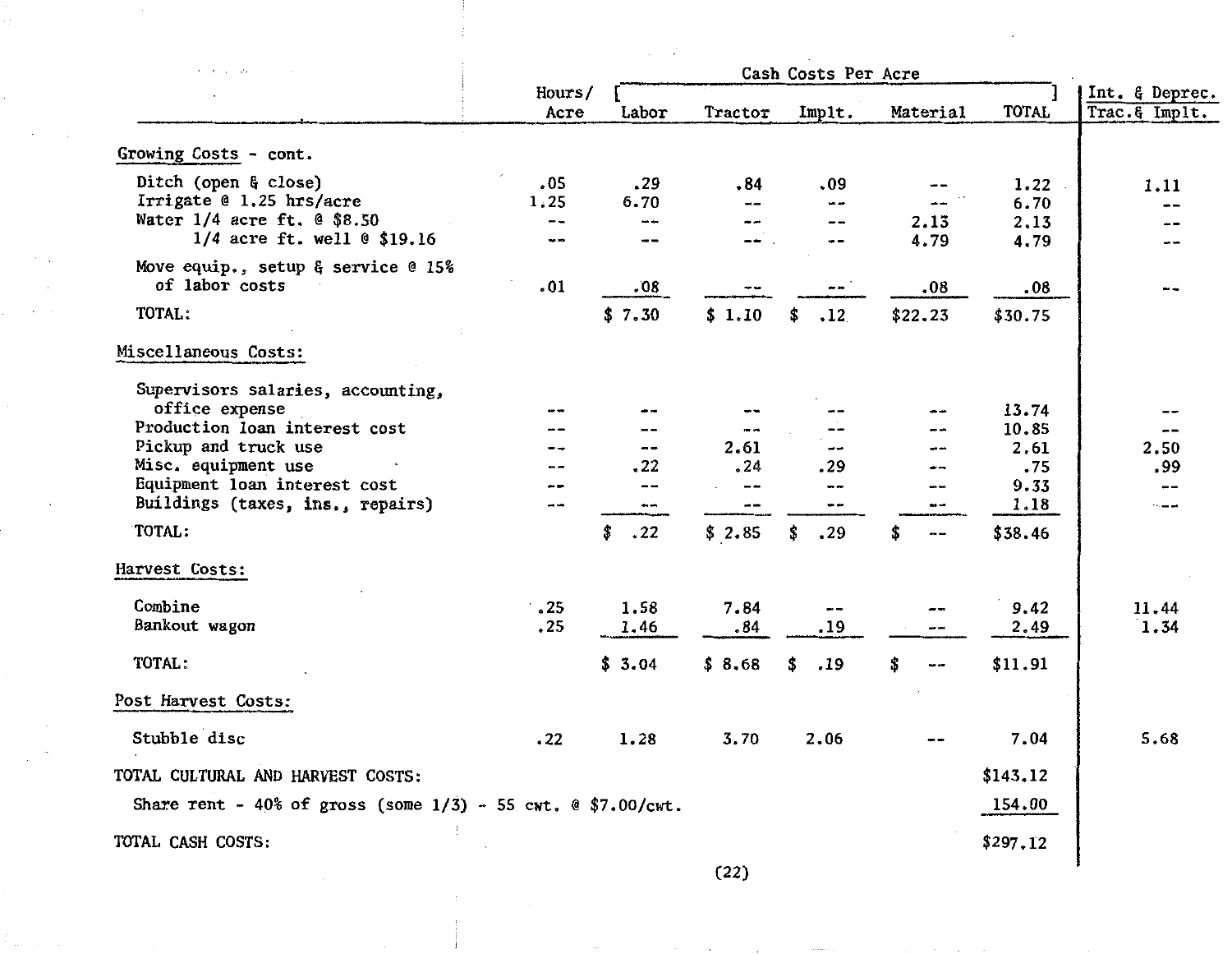| $\mathbf{V}^{\alpha} = \{ \gamma_{\alpha} \mid \alpha_{\beta} \in \mathbb{R} \}$ |        |       |         |        |          |                          |                |
|----------------------------------------------------------------------------------|--------|-------|---------|--------|----------|--------------------------|----------------|
|                                                                                  | Hours/ |       |         |        |          |                          | Int. & Deprec. |
|                                                                                  | Acre   | Labor | Tractor | Implt. | Material | <b>TOTAL</b>             | Trac. & Implt. |
| Investment Costs:                                                                |        |       |         |        |          | $\overline{\phantom{a}}$ |                |
| Buildings (interest & depreciation                                               |        |       |         |        |          | 6.68                     |                |
| Tractors & Implt. (interest & depreciation)                                      |        |       |         |        |          | 27.94                    |                |
| TOTAL:                                                                           |        |       |         |        |          | \$34.62                  |                |
| TOTAL COSTS PER ACRE:                                                            |        |       |         |        |          | \$331.74                 |                |
| Cost Per 100 wt.                                                                 |        |       |         |        |          | 6.03                     |                |
| $\bullet$                                                                        |        |       |         |        |          |                          |                |
|                                                                                  |        |       |         |        |          |                          |                |
|                                                                                  |        |       |         |        |          |                          |                |

Management fee @ 5% of Gross Income - 55 cwt. @ \$7.00/cwt. (usual charge for management not included in this study.)

(23)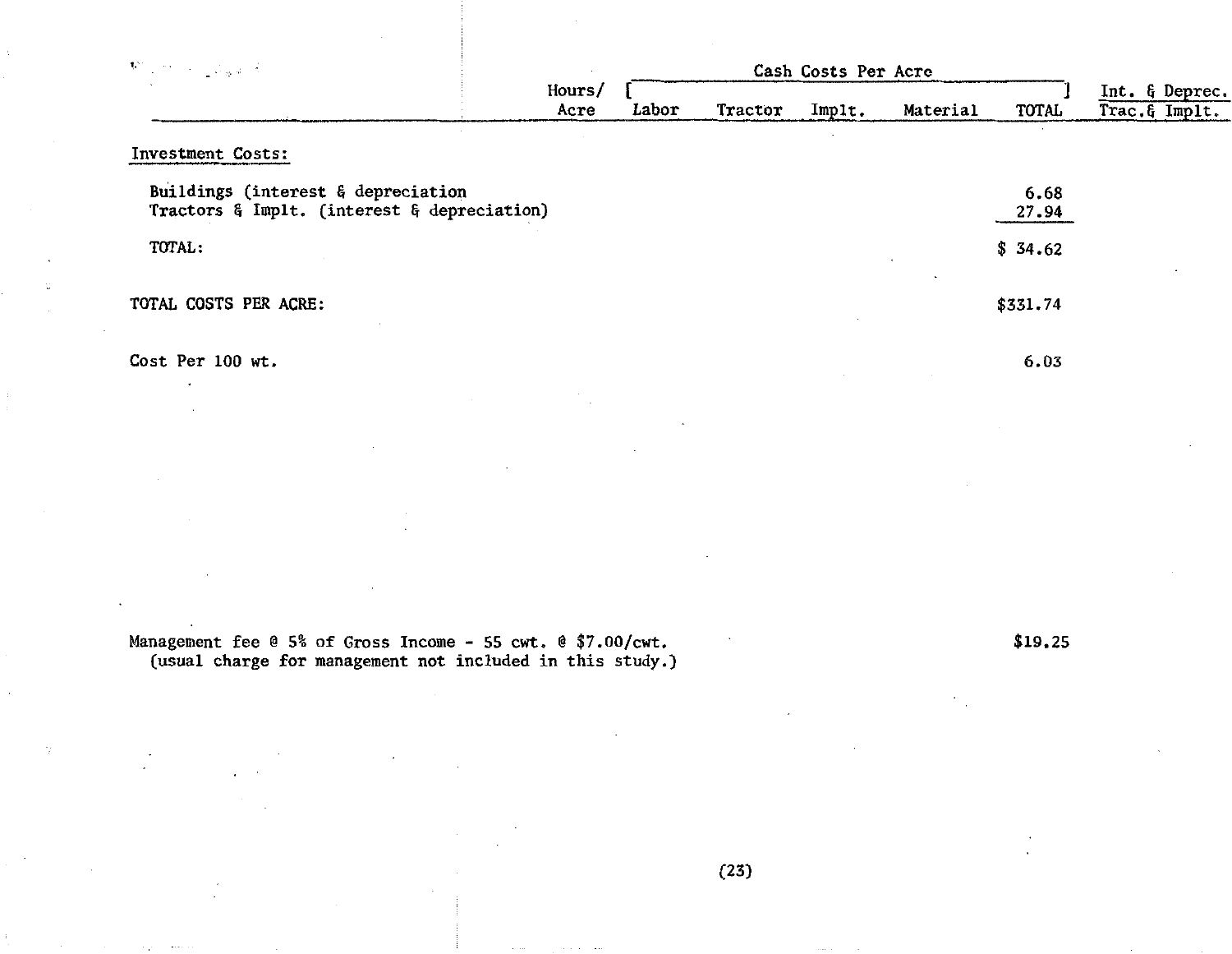Annual Costs of Equipment - Yolo 1

발음

 $\sigma_{\rm{max}}$ 

 $\begin{pmatrix} 1 \\ 1 \\ 0 \\ 0 \end{pmatrix} = \begin{pmatrix} 1 \\ 1 \\ 0 \\ 0 \end{pmatrix}$ 

 $\mathcal{O}_{\mathcal{X}}$  ,  $\mathcal{O}_{\mathcal{X}}$ 

 $\sim 10$ 

 $\Delta \sim$ 

 $\vec{v}_\mathrm{in}$ 

 $\frac{1}{2}$ 

 $\frac{1}{2} \frac{1}{2} \frac{1}{2}$  .

 $\frac{1}{2} \left( \frac{1}{2} \right)$ 

 $\mathcal{F}_{\text{c},\text{c}}^{(1)}$  $\mathbb{S}^n$ 

 $\mathcal{L}_{\mathcal{A}}$ 

 $\mathbf{r}$ 

 $\sim 8\,t_{\rm p}^{\rm c}$ 

 $\sim 10^7$  $\bar{z}$ 

 $\sim 10$ 

 $\mathcal{A}$  as

 $\mathcal{D}_{\mathcal{A}}^{(i)}$ 

 $\frac{1}{\sqrt{2\pi}}\int_{0}^{\frac{1}{2}}\frac{d\mu}{\lambda_{\mu}}\left( \frac{d\mu}{\lambda_{\mu}}\right) \frac{d\mu}{\lambda_{\mu}}\frac{d\mu}{\lambda_{\mu}}\frac{d\mu}{\lambda_{\mu}}\frac{d\mu}{\lambda_{\mu}}\frac{d\mu}{\lambda_{\mu}}\frac{d\mu}{\lambda_{\mu}}\frac{d\mu}{\lambda_{\mu}}\frac{d\mu}{\lambda_{\mu}}\frac{d\mu}{\lambda_{\mu}}\frac{d\mu}{\lambda_{\mu}}\frac{d\mu}{\lambda_{\mu}}\frac{d\mu}{\lambda_{\mu}}\frac{d\mu}{$ 

 $\mathcal{L}^{\pm}$ 

 $\begin{aligned} &\frac{\partial}{\partial t} \frac{\partial}{\partial t} \frac{\partial}{\partial t} \frac{\partial}{\partial t} \frac{\partial}{\partial t} \frac{\partial}{\partial t} \frac{\partial}{\partial t} \frac{\partial}{\partial t} \frac{\partial}{\partial t} \frac{\partial}{\partial t} \frac{\partial}{\partial t} \frac{\partial}{\partial t} \frac{\partial}{\partial t} \frac{\partial}{\partial t} \frac{\partial}{\partial t} \frac{\partial}{\partial t} \frac{\partial}{\partial t} \frac{\partial}{\partial t} \frac{\partial}{\partial t} \frac{\partial}{\partial t} \frac{\partial}{\partial t} \frac{\partial}{\partial t} \frac{\partial}{\partial t} \frac{\partial}{\partial$ 

Îу.

 $\mathcal{L}_{\mathcal{A}}$ 

 $\hat{\mathcal{A}}$ 

 $\mathcal{L}(\mathcal{P})$ 

 $\frac{1}{2}$  .

 $\overline{\phantom{a}}$ 

 $\sim$ 

 $\mathcal{A}^{\pm}$ 

Ξ.

 $\sum_{\alpha=1}^{\infty}$ 

 $\omega \sim \omega^*$ 

p,

 $\epsilon_{\rm c}$ 

V,

 $\epsilon$ 

 $\mathcal{S}^{\mathcal{S}}$ 

 $\mathcal{L}$ 

 $\mathcal{F}$ 

 $\overline{a}$ 

|                                |                           |      |                          |          |         |             | Ta:                               |
|--------------------------------|---------------------------|------|--------------------------|----------|---------|-------------|-----------------------------------|
|                                |                           | Life | Acres/                   | Orig.    |         |             |                                   |
| Equipment                      | Size                      | Yrs. | Hr.                      | Cost     | Deprec. | Interest    | Ŀ                                 |
| Tracklayer (used)              | 144 HP                    | 15   | $\blacksquare$           | \$47,000 | \$3,133 | 3,878<br>\$ | \$<br>$\mathcal{L}_{\mathcal{A}}$ |
| Tracklayer (drawbar HP)        | 125 HP                    | 15   | -                        | 120,000  | 8,000   | 9,900       | $1$ ,                             |
| Tracklayer                     | 125 HP                    | 15   | $\overline{\phantom{a}}$ | 120,000  | 8,000   | 9,900       | $1_{\bullet}$                     |
| Wheel tractor (PTO)            | 150 HP                    | 10   | ÷                        | 56,000   | 5,600   | 4,620       |                                   |
| Wheel tractor                  | 130 HP                    | 10   |                          | 50,700   | 5,070   | 4,183       | $\overline{1}$                    |
| Wheel tractor                  | 130 IIP                   | 10   | $\overline{a}$           | 50,700   | 5,070   | 4,183       | $\mathbb{L}$                      |
| Wheel (high clearance)         | 110 HP                    | 10   |                          | 40,000   | 4,000   | 3,300       |                                   |
| Wheel tractor                  | 85 HP                     | 10   | $\rightarrow$            | 32,000   | 3,200   | 2,640       |                                   |
| Subsoiler - $8'$ - 3 shanks    | 36"                       | 15   | 2.5                      | 10,000   | 667     | 825         |                                   |
| Tri-plane                      | 16'x40!                   | 15   | 6.0                      | 14,000   | 933     | 1,155       |                                   |
| Offset disc                    | 24'                       | 15   | 8.0                      | 17,000   | 1,133   | 1,403       |                                   |
| Stubble disc                   | 14'                       | 15   | 4.5                      | 21,000   | 1,400   | 1,733       |                                   |
| Springtooth                    | 32'                       | 15   | 12.0                     | 7,800    | 520     | 644         |                                   |
| Swede harrow & cart            | 32'                       | 15   | 12.0                     | 7,600    | 507     | 627         |                                   |
| Ring roller                    | 32'                       | 15   | 12.0                     | 4,800    | 320     | 396         |                                   |
| Rolling cultivators (2)        | 16'                       | 15   | 5.0                      | 14,000   | 933     | 1,155       |                                   |
| 36" dia. x 12'<br>Large roller |                           | 15   | 2.5                      | 7,800    | 520     | 644         |                                   |
| Incorporator (2)               | $3$ beds $5$ <sup>*</sup> | 10   | 2.5                      | 30,000   | 3,000   | 2,475       |                                   |
| Cultivator sleds (5)           | 16 <sup>†</sup>           | 15   | 3.5                      | 13,500   | 900     | 1,114       |                                   |
| Corn-beet planters             | -                         | 15   | 3.0                      | 6,600    | 440     | 545         |                                   |
| Tomato planters                |                           | 15   | 3.0                      | 7,200    | 480     | 594         |                                   |
| V ditcher                      |                           | 15   | 20.0                     | 4,800    | 320     | 396         |                                   |
| Grain drill                    | $20^{\circ}$              | 15   | 8.0                      | 12,500   | 833     | 1,031       |                                   |
| Plow 2 way $x 5-16$ " bottoms  |                           | 15   | 2.5                      | 17,000   | 1,133   | 1,403       |                                   |
| Sprayer system                 | -                         | 15   | $\tilde{}$               | 500      | 33      | 41          |                                   |
| Saddle tanks 4-sets            |                           | 15   | $\blacksquare$           | 5,800    | 387     | 479         |                                   |
| Grain combine                  | œ                         | 10   | 4.0                      | 100,000  | 10,000  | 8,250       | 1,                                |
| Corn header - 6 row            |                           | 10   | 3.5                      | 17,000   | 1,700   | 1,403       |                                   |
| New tomato harvester           |                           | 5    | $\cdot$ 7                | 160,000  | 32,000  | 13,200      | 1,                                |
| Older tomato harvester         | u.                        | 5    | $\cdot$ 7                | 80,000   | 16,000  | 6,600       |                                   |
| Truck - 2 ton                  |                           | 10   |                          | 16,000   | 1,600   | 1,320       |                                   |
| Pickup $3/4$ ton $(2)$         |                           | 5    |                          | 20,000   | 4,000   | 1,650       |                                   |
| Pickup compact (2)             |                           | 5    |                          | 17,000   | 3,400   | 1,403       |                                   |
| Lowbed w/tractor (used)        |                           | 15   |                          | 15,000   | 1,000   | 1,238       |                                   |
| Implement carrier              |                           | 15   |                          | 7,400    | 493     | 611         |                                   |
| Border maker                   |                           | 15   | 20.0                     | 7,000    | 467     | 578         |                                   |
| Electronic thinner             |                           | 10   | 3.0                      | 14,800   | 1,480   | 1,221       |                                   |

 $\mathcal{L}^{\pm}$ 

(24)